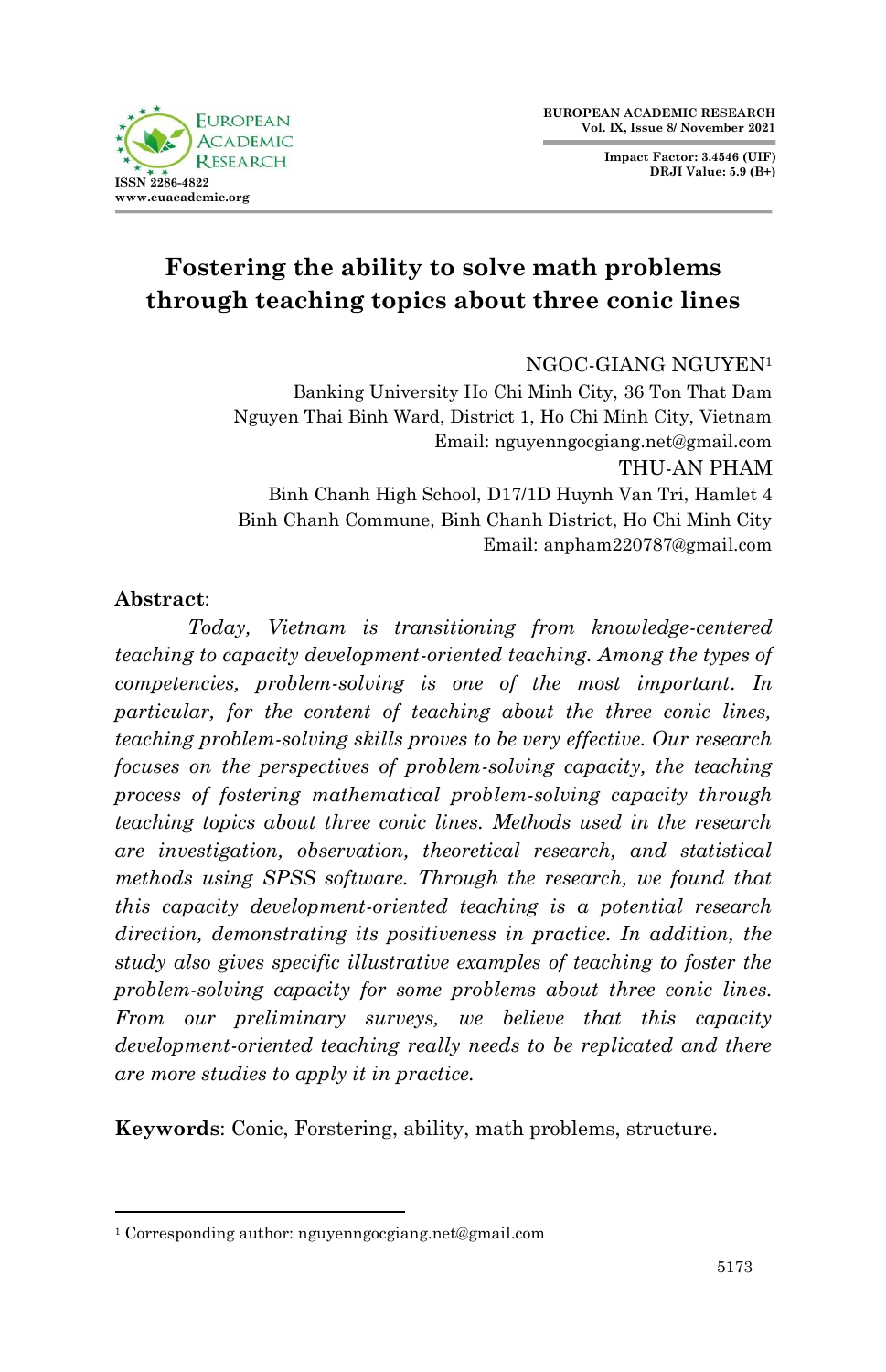## **INTRODUCTION**

## **Perspectives on Problem-Solving Ability**

According to the 2018 General Education Program, "Creative and problem-solving capacity is an individual's ability to effectively use cognitive processes, actions, attitudes, motives and emotions to analyze, propose solutions, select solutions and implement solutions to situations, learning and practical problems where conventional processes, procedures, and solutions are not available; at the same time, the person evaluates solutions to solve problems to adjust and apply flexibly in new situations and tasks. The ability to detect and solve problems represents an individual's ability to think about problem situations, find and implement solutions to that problem when working alone or in groups. (Ministry of Education and Training, 2018)

The Program for International Student Assessment, abbreviated as PISA, defines problem-solving competence as follows: "Problem-solving competence is the ability of an individual or an organization to participate in the problem-solving process and analysis to shed light on problems for which there was no solution at the time" (OECD, 2013).

Author Agne Brilingaite and colleagues in the research paper with the topic "Competency assessment in problem-based learning projects of information technologies students" said that: "Problemsolving capacity is the capacity built on teaching activities. Learners can construct their own knowledge. Learners actively participate in the learning process, perform the tasks given by the teacher, solve real-life problems that are closely related to the knowledge being learned." (Brilingaite et al., 2018)

In the study "Problem-Based Learning and Competency Development", two authors C.S. Chappell and P. Hager also stated their view that: "Problem-solving competence is the integration of knowledge, skills, and attitudes in order to solve a certain practical task in a particular context. Learners must analyze and express the problem in many different ways, thereby mobilizing knowledge to perform assigned tasks." (Chappell & Hager, 1995)

According to Jean-Paul Reff and colleagues: "Problem-solving competence is the integration of thinking and acting in a particular situation. Learners cannot immediately "reach" the task they are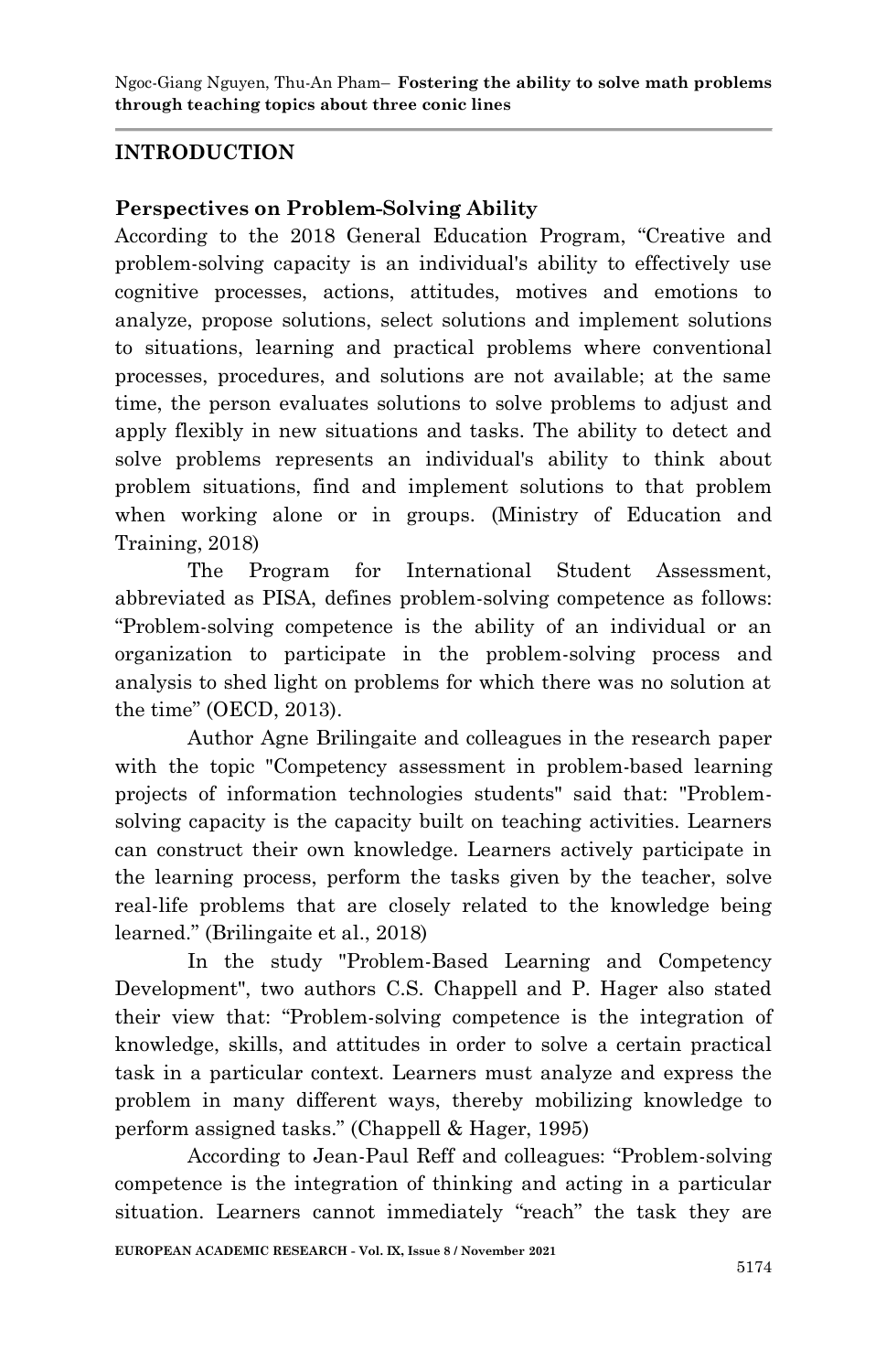assigned. Learners must step by step mobilize knowledge, ability, determination, and will to be able to perform the task." (Reeff et al., 2007)

The trio of authors Wafiq Nurul Huda, Hardi Suyino, and Wiyanto mentioned the concept of problem-solving ability in the study "Analysis of Mathematical Problems Solving Abilities in Terms of Students' Motivation and Learning Styles" as follows: "Problemsolving is one of the essential competencies of mathematics. This capacity requires learners to actively participate in learning activities. The ability to solve problems helps students improve their learning efficiency and improve the skills they need for themselves." ( Huda & Suyitno, 2017)

In the research work "University students' learning styles and their ability to solve mathematical problems", the author said that: "Problem-solving capacity is the integration of knowledge, methods, ethics as well as analytical thinking, systems thinking, and creative thinking to implement an action plan that is effective and useful in practice. Problem-solving ability is a key issue that teachers need to train students to improve their thinking and develop problem-solving abilities. Math problem solving also plays an important role in becoming the goal and end result of the teaching and learning process; it is considered the right approach to thinking in general…" (Aljaberi, 2015)

In Vietnam, there have been many studies on problem-solving capacity. The doctoral thesis of Nguyen Ngoc Duy introduced the concept: "Problem solving capacity is the ability of an individual to think independently and creatively, effectively using the processes of cognition, action, attitude, motivation, and emotion to deal with learning and practical situations and problems for which conventional processes, procedures, and solutions are not available. At the same time, that individual can form and implement new ideas" (Nguyễn Ngoc Duy, 2020).

In the doctoral thesis with the topic "Teaching 8th-grade geometry exercises in middle schools for students in mountainous areas towards developing problem-solving and creative capacity", Hoang Thi Thanh said that problem-solving capacity is an individual attribute formed and developed by inherent qualities and the process of learning and training, allowing people to mobilize knowledge, skills,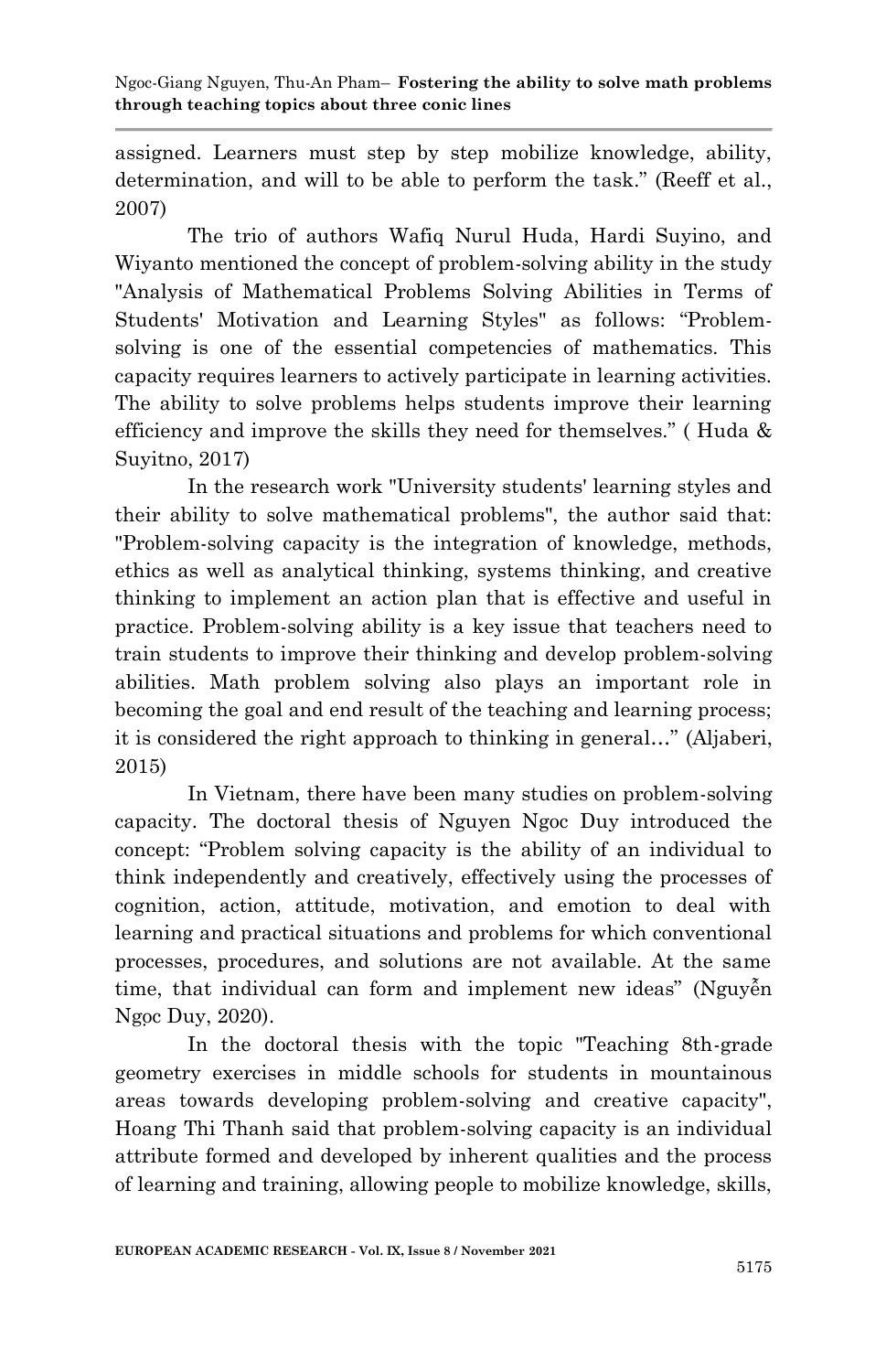and attitudes to solve the problem posed when not knowing how to immediately solve the problem (Hoang Thi Thanh, 2020).

Both Trang Quang Vinh and Khongvilay Volayuth agree with the concept of problem-solving capacity as follows: "problem-solving ability represents an individual's ability (when working alone or working in a group), to think about the problem situation, find, and implement the solution to that problem" (Trang Quang Vinh, 2020; Volayuth, 2019).

In this thesis, we use the perspective of the problem-solving capacity of Trang Quang Vinh and Khongvilay Volayuth: "Problemsolving capacity is an individual's ability that is formed from existing qualities and developed in the process of learning and training to think about a problem situation to find a solution to that problem."

## **Perspectives on the Ability to Solve Math Problems**

In the world and in Vietnam, there are many different views on the ability to solve mathematical problems. "Mathematical problemsolving competence is the ability that students possess to solve mathematical tasks encountered. This capacity cannot be separated from activities in daily life. It helps learners give effective answers to problems that require high analysis." (Widodo et al., 2018)

In his thesis work, the author raised the point of view: "Students' problem-solving capacity in math is a combination of competencies revealed through activities in the problem-solving process." (Phan Anh Tai,  $2014$ )

Mathematical problem-solving competence is the ability to use an organized set of mathematical knowledge, skills, and attitudes to successfully solve mathematical tasks that require methods of solving problems students do not know in advance. (Pham Đưc Tai, 2019)

According to Kuzle (2013), OECD (2004), Polya (1973), Szetela & Nicol (1992), "student's mathematical problem-solving ability can be understood as the student's ability to understand problems, plan problem-solving strategies, complete selected strategies and reexamine problem-solving, then offer alternative solutions or develop problems as students solve math problems." (quoted by Pham Duc  $\overrightarrow{\text{Tail}}$ , 2019)

From the points of view of the above authors, we also agree with the concept that mathematical problem-solving competence is a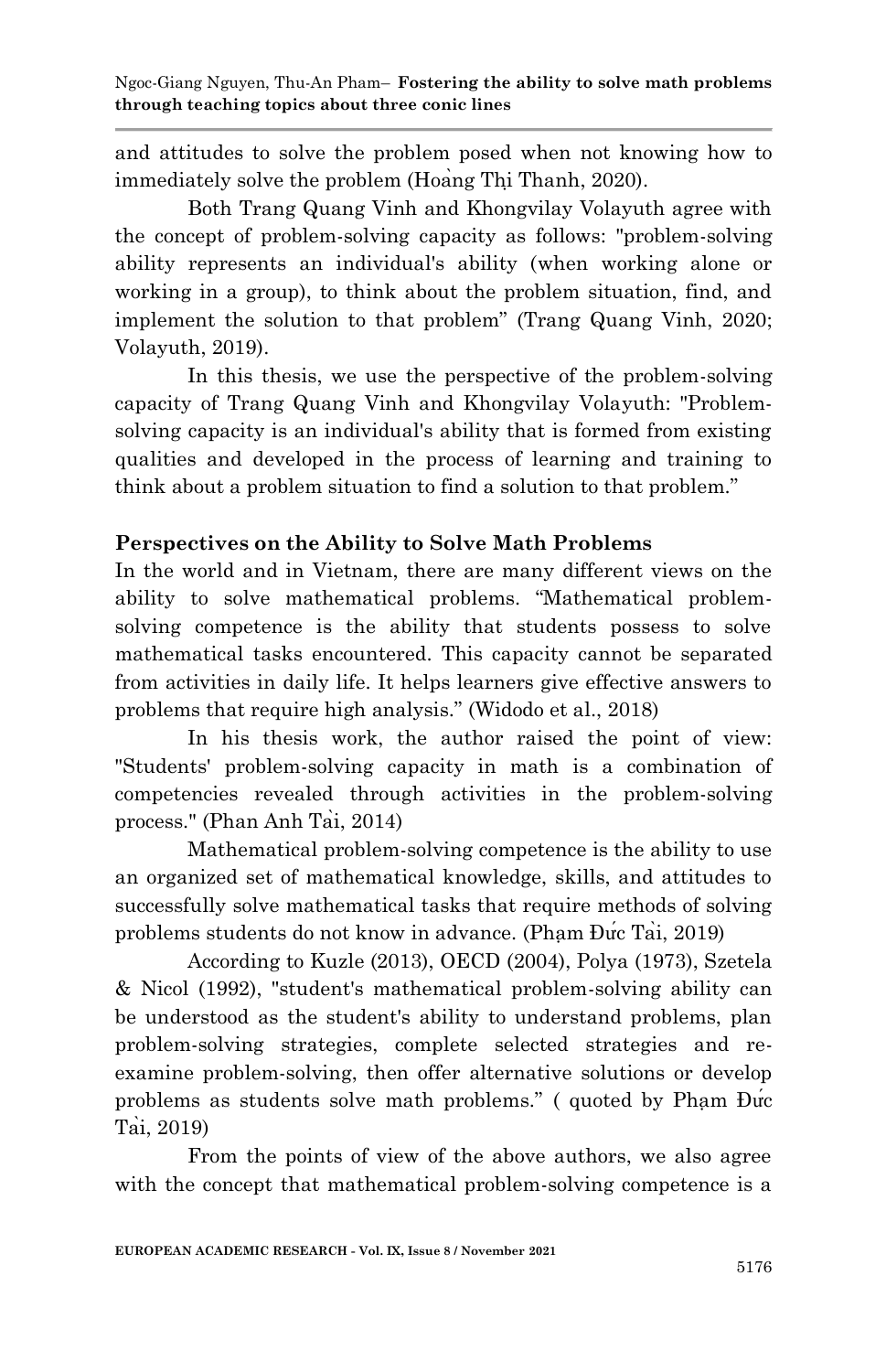combination of abilities to successfully solve mathematical "problems" that students encounter.

## **Manifestations of Ability to Solve Mathematical Problems**

The Mathematical General Education Program in 2018 clearly shows the manifestations of mathematical competence through:

> "- Recognizing and discovering problems that need to be solved mathematically.

> - Selecting and proposing ways and solutions to solve problems.

> - Using appropriate mathematical knowledge and skills (including tools and algorithms) to solve problems.

> - Evaluating proposed solutions and generalizing to similar problems.

( Ministry of Education and Training, 2018a) This General Education Program outlines the requirements for each level of study. However, within the scope of our study, we only consider high school students:

> "- Identify the problem situation; collect, organize, interpret and evaluate the reliability of information; share understanding with others.

- Select and establish ways and procedures to solve problems.

- Implement and present the solution to the problem.

- Evaluate the implemented solution; reflect the value of the solution; generalizable to the same problems."

( Ministry of Education and Training, 2018a)

## **The Structure of Mathematical Problem-Solving Competence**

In the world, there have been many studies on the structure of problem-solving capacity. Mogen Niss, who is considered a leading expert in capacity development-oriented teaching, considers problemsolving capacity to include the following components. The first is to recognize the problem, pure or applied math problem. This is the first element of mathematical problem-solving capacity. The second is to propose and identify pure or applied mathematical problems. This is the element that requires higher thinking than the first element. The third is to solve different types of math problems. Learners must be able to apply theoretical knowledge to real life. Finally, they know how to propose a new problem or look at the problem in a different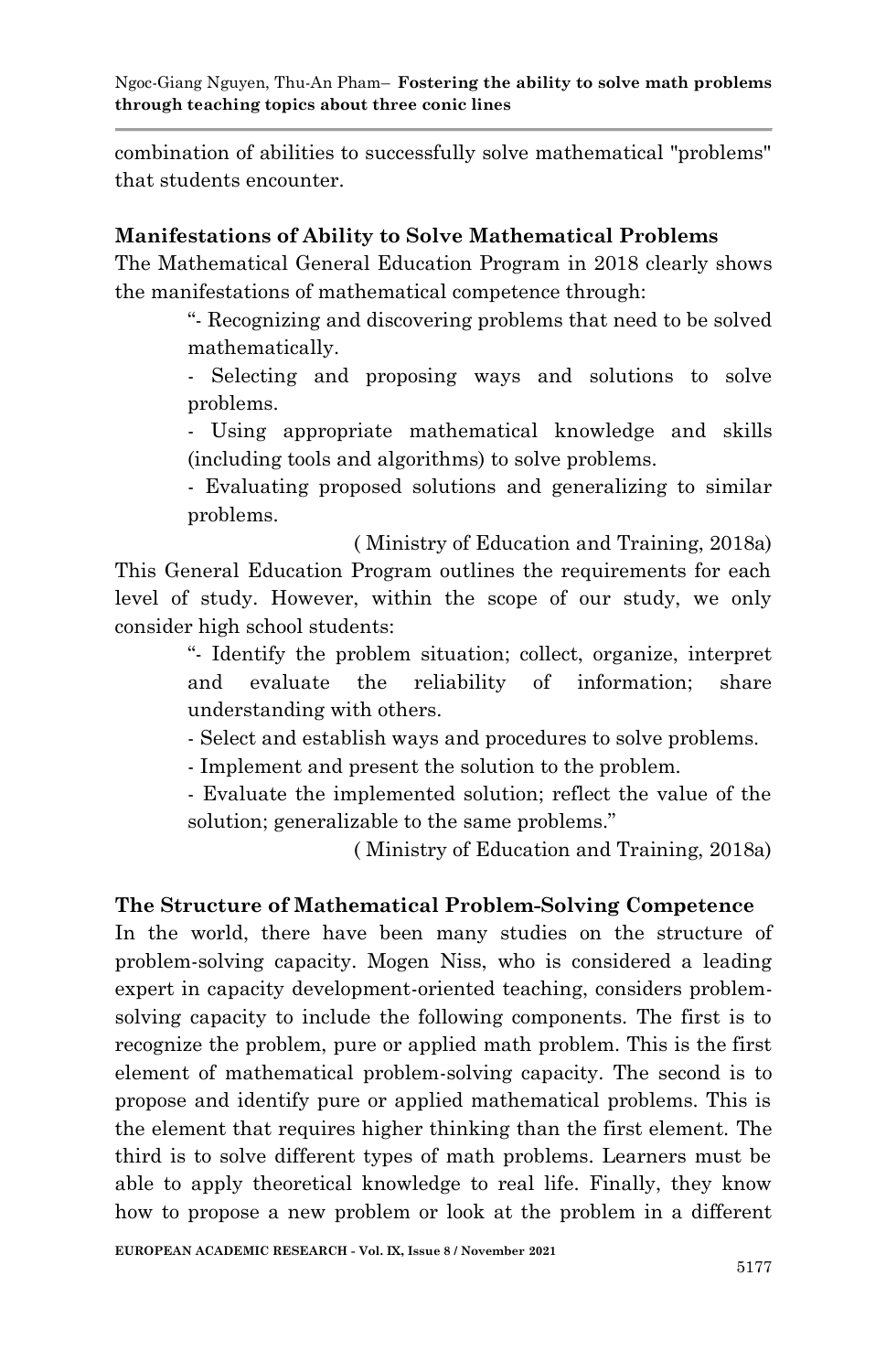way. Learners develop closed-ended problems into open-ended problems. (Niss, 2003)

According to M. Wu, the structure of problem-solving competence includes the following elements. The first is reading comprehension. This is a fundamental skill that holds true not only for problem-solving abilities but also for other types of mathematical abilities. The second is mathematical reasoning skills. Learners must know how to apply the knowledge they have to deduce to find the crux of the problem. The third is computational skills. This is an important and characteristic skill of mathematical competence, not just problemsolving. Finally, it is a skill to apply theoretical knowledge to real life. This skill helps learners expand their knowledge, see math problems as "live" and real, not just academia. (Nguyễn Thị Ngọc Thẩm, 2021)

In Vietnam, there are also many research authors on mathematical problem-solving ability. Nguyen Thi Lan Phuong believes that the structure of problem-solving capacity includes the following components. The first is to find out the problem; The second is the problem space setting; The third is planning and implementing the solution; Finally, it is about evaluating and reflecting on the solution. (Nguyễn Thị Lan Phương, 2014) Ha Xuan Thanh, in his doctoral thesis, said that problem-solving capacity includes the following components. First, the ability to understand the problem, get information from the actual situation; Second, the skill of converting information from real situations to mathematical models; Third, the ability to find strategies to solve mathematical models; Fourth, the ability to implement strategies to find results; The fifth is the ability to switch from the results of solving mathematical models to the solutions of problems containing practical situations; Finally, the ability to come up with other problems. (Hà Xuân Thành, 2017)

From the factors constituting the capacity to detect and solve the above problems, we draw the structure of mathematical competence including the following components. The first component is reading and understanding the problem, that is, finding information related to the problem, identifying the problem to be solved. The second element is problem-solving, i.e. performing exact computational steps to find the result. The third element is problem critique, which is used to evaluate solutions. The fourth element is to expand knowledge, find multiple solutions, that is, generalize the problem to obtain new problems, search for other solutions, find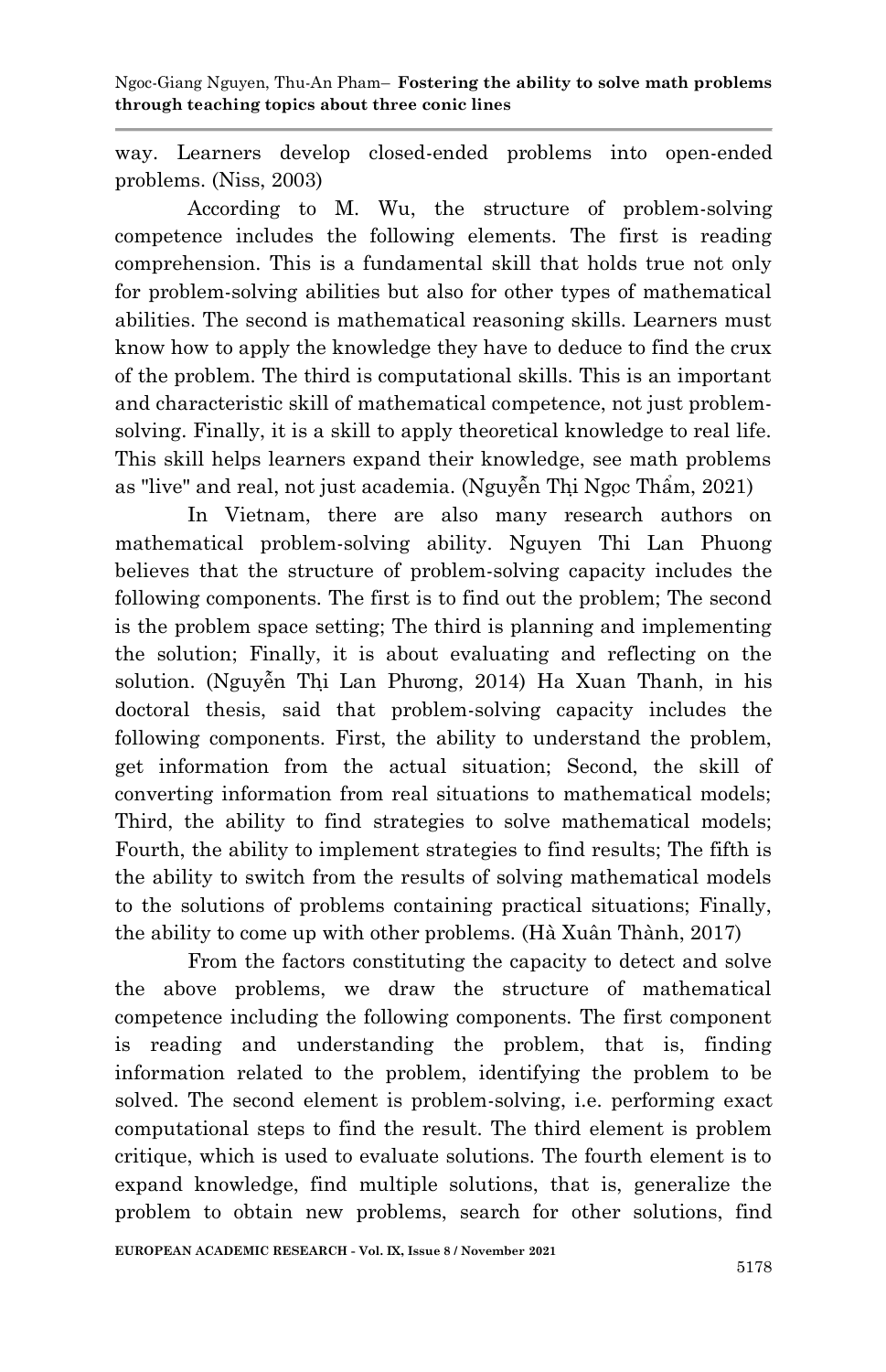similar problems as well as the "reverse" problem of the given problem.

### **LITERATURE REVIEW**

## **The Teaching Process Is Oriented to Develop Problem-Solving Capacity for the Problems of Circles and Three Conic Lines**

*Step 1: Identify the problem to be solved*

For the problems of circles and three conic lines, it is necessary to determine the relationship between the data, the condition, and the "output" of the problem. Are the conditions and data redundant or lacking? Are these data contradictory?

#### *Step 2: Solve the problem*

From the data of the problem, we need to choose and derive the equation of the circle and three conic lines according to the learned formula. Use knowledge of the equation of the circle and three conic lines to solve the problem posed.

#### *Step 3: Evaluate and deepen the problem*

We need to evaluate the pros and cons of the solution we use to solve the problem. We extend the problem by methods of generalization, analogy, and specialization to obtain new problems. Then we solve this new problem.

The teaching process to develop problem-solving capacity will be specifically applied to the measures developed in chapter 2, as well as in the experimental part in chapter 3.

#### **The Role of Math Problem-Solving Ability**

The role of problem-solving capacity has been mentioned by many authors around the world in their studies. For example, "Problemsolving is an essential competency to be possessed and improved upon by high school students. Mathematical problem-solving ability is a fundamental competency in learning mathematics, it helps individuals develop analytical thinking, helps students to be critical and creative, and at the same time to improve other mathematical competencies. " (Hendriana et al., 2018).

Cockcroft (1970) put his point of view on the role of problemsolving skills in a nutshell: "Problem-solving is central to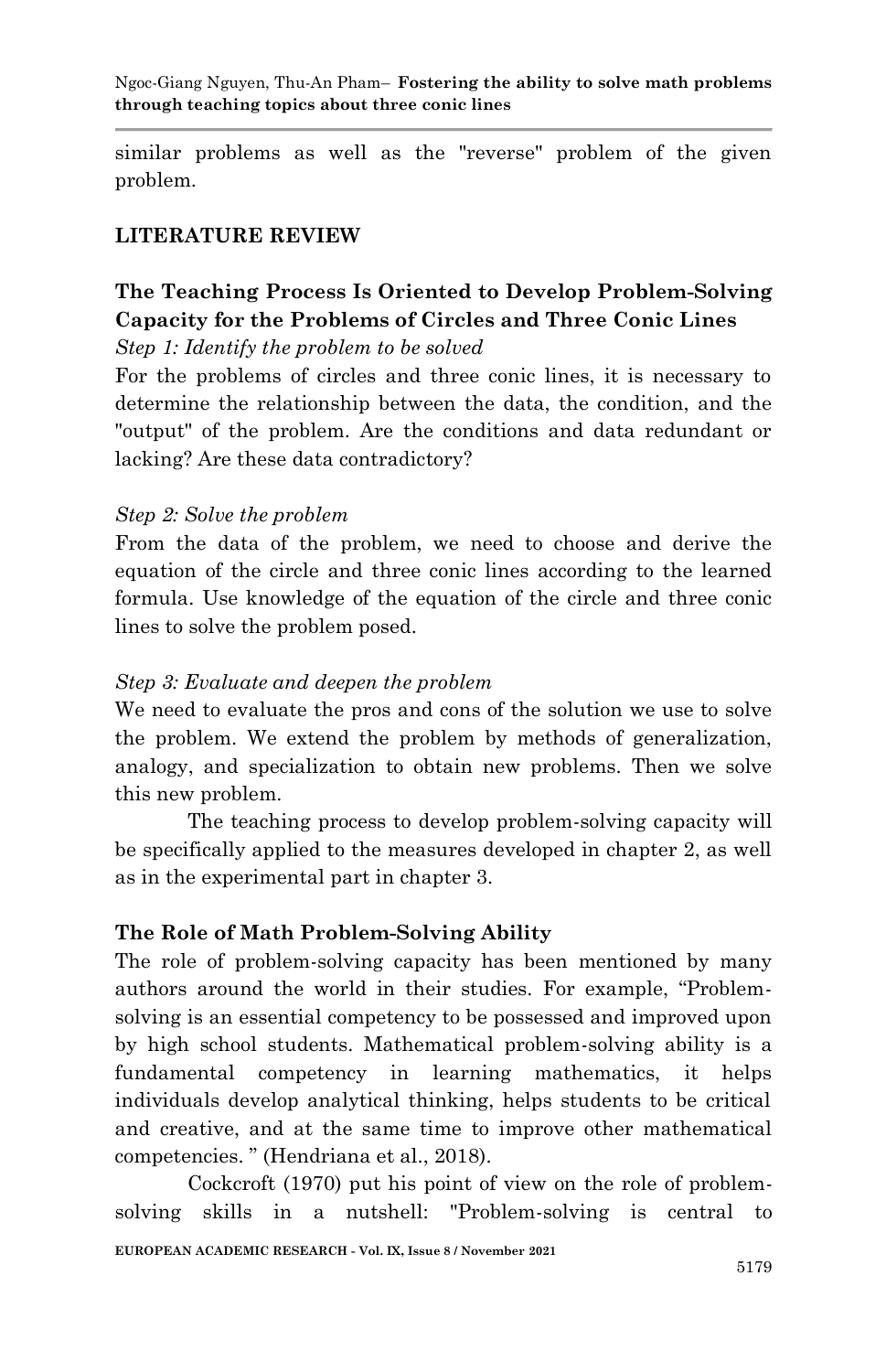mathematics. Mathematics is only useful to the extent that it can be applied to real-life situations." (quoted by Ernest, 1988)

Many students are not motivated to study math. Students do not see that mathematics is closely related to life. By giving them confidence and problem-solving abilities, students will see this close connection. From there, students will be interested in math. Teaching to develop problem-solving abilities is the best way to prepare students to cope with difficulties in mathematics in particular and in life in general. In addition, teaching to develop problem-solving abilities improves logical reasoning, which many consider important. Through teaching to develop problem-solving abilities, students are more creative and productive. (Ernest, 1988)

Problem-solving skills play an important role in the development of general mathematical competence. Thus, it plays a prominent role in mathematics education. Problem-solving enables students to adapt to intellectual challenges to improve the effectiveness of math learning. In addition, problem-solving ability also helps students connect mathematical knowledge with daily life (Novita, 2012).

This ability to solve mathematical problems should not be overlooked because this capacity to solve problems is one of the core competencies of science and technology. It is very important for education in particular and life in general (Balim, 2009).

Pinter says that problem-solving is very important. With this problem-solving competence, students will be able to solve real-life situations in mathematical models (Pintér, 2012).

Mathematical problem-solving ability is a mathematical ability that in itself is not only a goal in learning mathematics but also something very meaningful in daily life, at work. People who have the ability to solve math problems will be helpful in solving math problems. In addition, strengthening and fostering math problemsolving abilities helps students to improve their learning outcomes and improve the quality of math education (Simamora et al., 2017).

Mathematical problem-solving ability is one of the mathematical competencies that students need to have in learning math. However, students feel that math is something very scary, especially problem-solving. In fact, solving math problems has become a potential field in math teaching (Widada et al., 2019).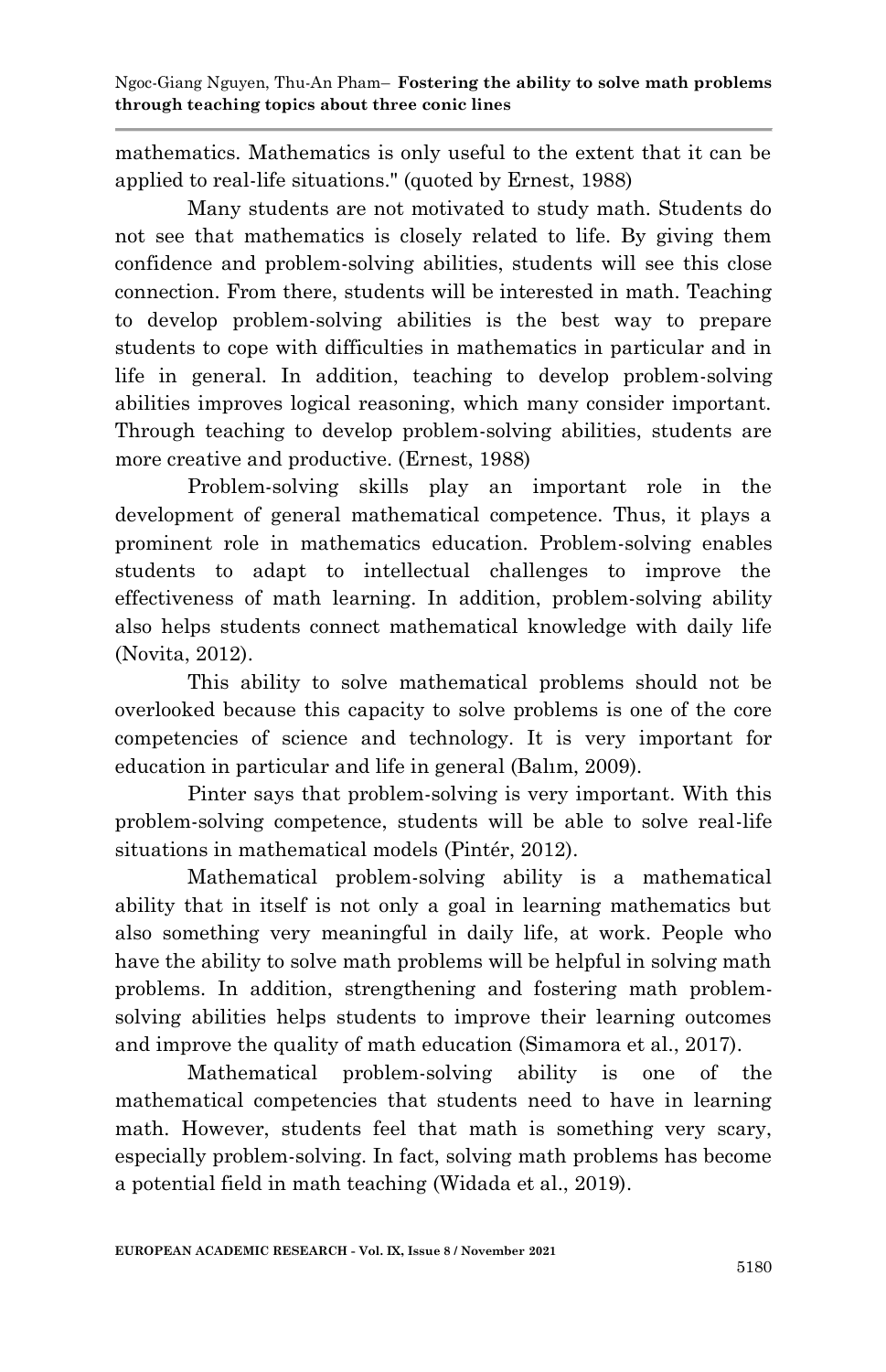The formation and development of the ability to solve mathematical problems help students understand and master the basic content of the lesson. Students can expand and improve their mathematical and social knowledge. The formation and development of mathematical problem-solving ability help students to apply mathematical and social knowledge in real life. This formation and development of mathematical problem-solving ability help students to form communication skills, organization, thinking ability, cooperative attitude, and community integration (Nguyễn Thị Hồng Luyến, 2016). Thanks to the ability to solve math problems, an individual can understand and solve mathematical situations that have problems or mathematical situations that do not have a solution (Trần Doan Vinh, 2017).

From the roles of mathematical problem-solving capacity above, we also agree with the view that: Mathematical problemsolving capacity plays a very important role in the process of learning mathematics. It helps students gain confidence in their thinking and reasoning abilities, and the ability to apply mathematical knowledge in real life. It supports the development of other core math competencies.

## **METHODOLOGY**

## **Example 1**

A tourist boat moves between two islands at positions A and B. The two islands are 2400m apart. The boat only holds enough fuel to travel 4000m for trips between islands. Write an equation that describes the limit line for the boat to move safely between the two islands. (Dương Đưc Cương, 2018)

| Table 1. Example on Conic problem teaching |  |  |
|--------------------------------------------|--|--|
|--------------------------------------------|--|--|

| Teacher                                     | <b>Students</b>                               |
|---------------------------------------------|-----------------------------------------------|
| Step 1: Identify the problem to be solved   |                                               |
| What important facts does the topic already | Fact 1: The distance between the two islands  |
| provide?                                    | is 2400m.                                     |
|                                             | Fact 2: The boat can go up to 4000m per trip. |
|                                             |                                               |
|                                             |                                               |
|                                             |                                               |
|                                             |                                               |
|                                             |                                               |
|                                             |                                               |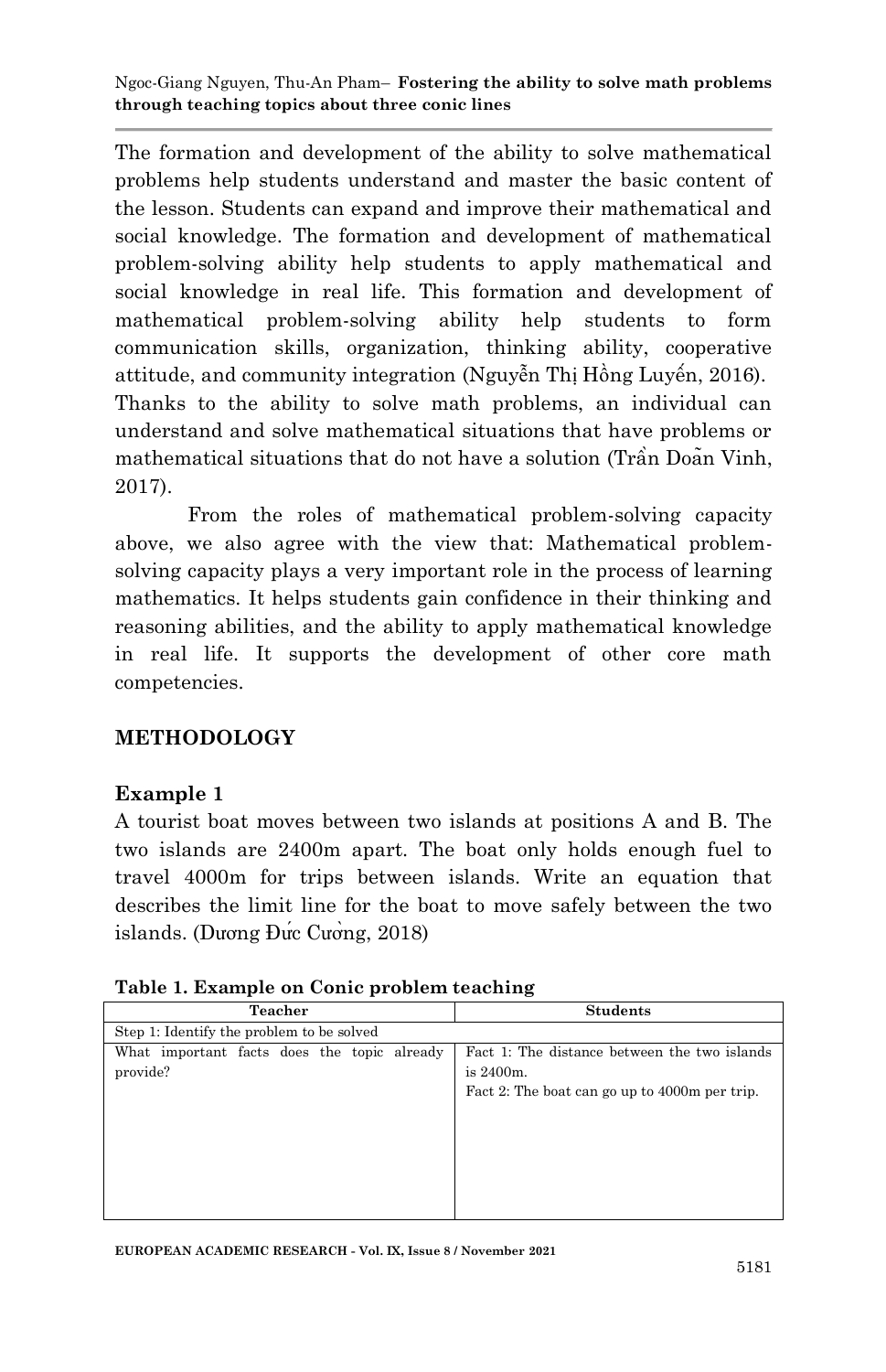| Draw a picture depicting how the ship moves from<br>island A to island B and vice versa?                                     | 2400m                                                                                                                                                                                                                                                                                                                                                                                                                                                                                                                                     |
|------------------------------------------------------------------------------------------------------------------------------|-------------------------------------------------------------------------------------------------------------------------------------------------------------------------------------------------------------------------------------------------------------------------------------------------------------------------------------------------------------------------------------------------------------------------------------------------------------------------------------------------------------------------------------------|
|                                                                                                                              | Figure 1. Illustration of the Ship's Path<br>(Source: Personal Collection)                                                                                                                                                                                                                                                                                                                                                                                                                                                                |
| What is the problem to be solved?                                                                                            | The ship has many ways to move from island<br>A to island B and vice versa. However, the<br>ship can only go up to 4000m per trip while<br>the distance between the two islands is 2400m<br>which means that from A (or from B) the ship<br>can move to a certain position M and then go<br>to B (or A) such that the AM+MB distance is<br>not more than 4000m. Therefore, the limit line<br>of the ship's movement is an ellipse with the<br>focal point being the position of islands A and<br>В.<br>Write the equation of the ellipse. |
| Step 2: Solve the problem                                                                                                    |                                                                                                                                                                                                                                                                                                                                                                                                                                                                                                                                           |
| What factors are needed to write an ellipse?                                                                                 | We need to know a and b.                                                                                                                                                                                                                                                                                                                                                                                                                                                                                                                  |
| What do islands A and B at the two focal points                                                                              | We find c because $F_1F_2 = 2c$                                                                                                                                                                                                                                                                                                                                                                                                                                                                                                           |
| indicate?                                                                                                                    |                                                                                                                                                                                                                                                                                                                                                                                                                                                                                                                                           |
| What does a boat traveling up to 4000m indicate?<br>Choose the position of the Oxy coordinate axis,<br>draw an illustration? | We find a because: $MF_1 + MF_2 = 2a$<br>0<br>(1200;0)<br>$(-1200, 0)$<br>Figure 2. Ellipse                                                                                                                                                                                                                                                                                                                                                                                                                                               |
|                                                                                                                              | (Source: Personal collection)                                                                                                                                                                                                                                                                                                                                                                                                                                                                                                             |
| Present the solution to the above problem.                                                                                   | Choose the Oxy axis system so that the                                                                                                                                                                                                                                                                                                                                                                                                                                                                                                    |
|                                                                                                                              | midpoint of the two islands coincides with the                                                                                                                                                                                                                                                                                                                                                                                                                                                                                            |
|                                                                                                                              | origin $O(0,0)$ , with island A being the focal<br>point $F_1$ , B the focal point $F_2$ .<br>Equation (E) has the form:<br>$rac{x^2}{a^2} + \frac{y^2}{b^2} = 1$ (a > b > 0)<br>We have:                                                                                                                                                                                                                                                                                                                                                 |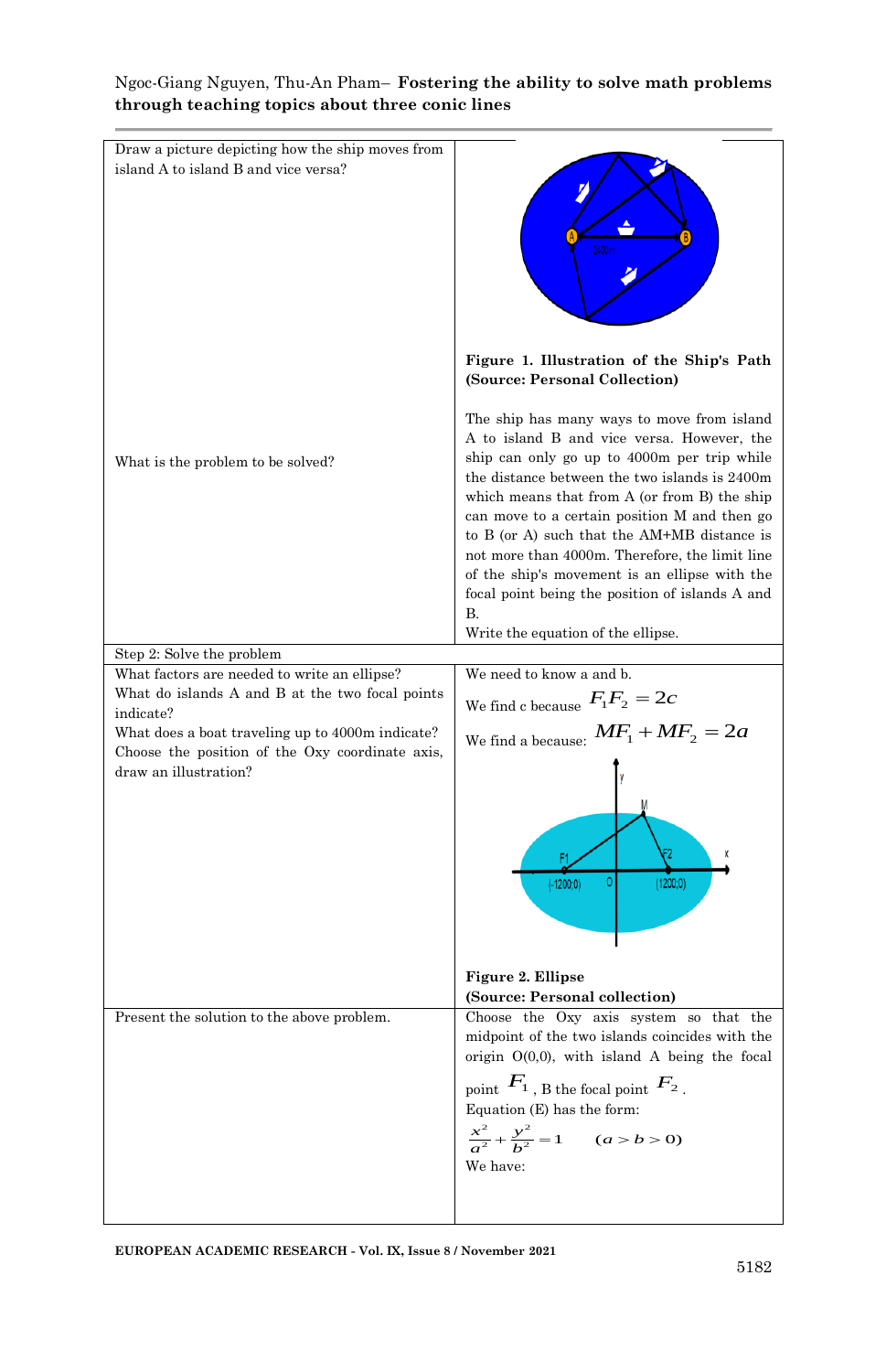| Comments and adjustments (if any)                                                                                                                                                                                                                                                                              | $F_1F_2 = 2c = 2400 \implies c = 1200$<br>$MF_1 + MF_2 = 2a = 4000 \Rightarrow a = 2000$<br>and<br>$b^2 = a^2 - c^2 = 2000^2 - 1200^2 = 2560000$<br>$\Rightarrow b = 1600$<br>We infer:<br>$(E): \frac{x^2}{2000^2} + \frac{y^2}{1600^2} = 1$<br>So the train can only move within the range<br>limited by a path |
|----------------------------------------------------------------------------------------------------------------------------------------------------------------------------------------------------------------------------------------------------------------------------------------------------------------|-------------------------------------------------------------------------------------------------------------------------------------------------------------------------------------------------------------------------------------------------------------------------------------------------------------------|
|                                                                                                                                                                                                                                                                                                                | $(E): \frac{x^2}{2000^2} + \frac{y^2}{1600^2} = 1$                                                                                                                                                                                                                                                                |
|                                                                                                                                                                                                                                                                                                                |                                                                                                                                                                                                                                                                                                                   |
| Step 3: Evaluate and deepen the problem                                                                                                                                                                                                                                                                        |                                                                                                                                                                                                                                                                                                                   |
| Example 2<br>The Statuary Hall at the Capitol in Washington,<br>D.C. is a whispering hall. The width of the hall is<br>46 feet, 96 feet long as shown in the figure.<br>(Source: Nguyen Ngoc Giang (2020))                                                                                                     | Fact 1: Width 46 feet<br>Fact 2: Length 96 feet<br>Illustrations:                                                                                                                                                                                                                                                 |
| 46 feet<br>96 feet                                                                                                                                                                                                                                                                                             | 46 feet<br>F <sub>2</sub><br>F1<br>0<br>96 feet<br>B <sub>2</sub>                                                                                                                                                                                                                                                 |
| Figure 3. Hall<br>(Source: Nguyen Ngoc Giang (2020))                                                                                                                                                                                                                                                           | <b>Figure 4. Illustrations</b><br>(Source: Personal collection)                                                                                                                                                                                                                                                   |
| a) Write the equation of the canonical form of the<br>ellipse representing the outline of the hall?<br>b) If two senators standing at two focal points of<br>the hall could hear each other's whispers, how far<br>apart should the senators stand?<br>Set the coordinate axis Oxy and draw an<br>illustration | a) Equation $(E)?$<br>b) What is the distance between the two MPs?                                                                                                                                                                                                                                                |
| Through example 2, how do we know to find $(E)$ ?                                                                                                                                                                                                                                                              | In example 2, we already know how to find (E)<br>by finding a, b. In which a, c are found by the                                                                                                                                                                                                                  |
| Analyze the requirements of example 3.                                                                                                                                                                                                                                                                         | $MF_1 + MF_2 = 2a$<br>formula<br>and<br>$F_1F_2=2c$ , then b is found by the formula                                                                                                                                                                                                                              |
| Analyze the relationship between example 2 and<br>example 3.                                                                                                                                                                                                                                                   | $b^2 = a^2 - c^2$<br>Example 3:                                                                                                                                                                                                                                                                                   |
|                                                                                                                                                                                                                                                                                                                | a) Write equation $(E)$ i.e. find a, b?<br>b) Find the distance of the two MPs i.e. find<br>the length $F_1F_2$ .                                                                                                                                                                                                 |
|                                                                                                                                                                                                                                                                                                                | The requirement in question a) of example 3 is                                                                                                                                                                                                                                                                    |
|                                                                                                                                                                                                                                                                                                                | the same as that of example 2, but the way to                                                                                                                                                                                                                                                                     |
|                                                                                                                                                                                                                                                                                                                | find a and b is not the same because the two                                                                                                                                                                                                                                                                      |
|                                                                                                                                                                                                                                                                                                                | examples have given those two factors through                                                                                                                                                                                                                                                                     |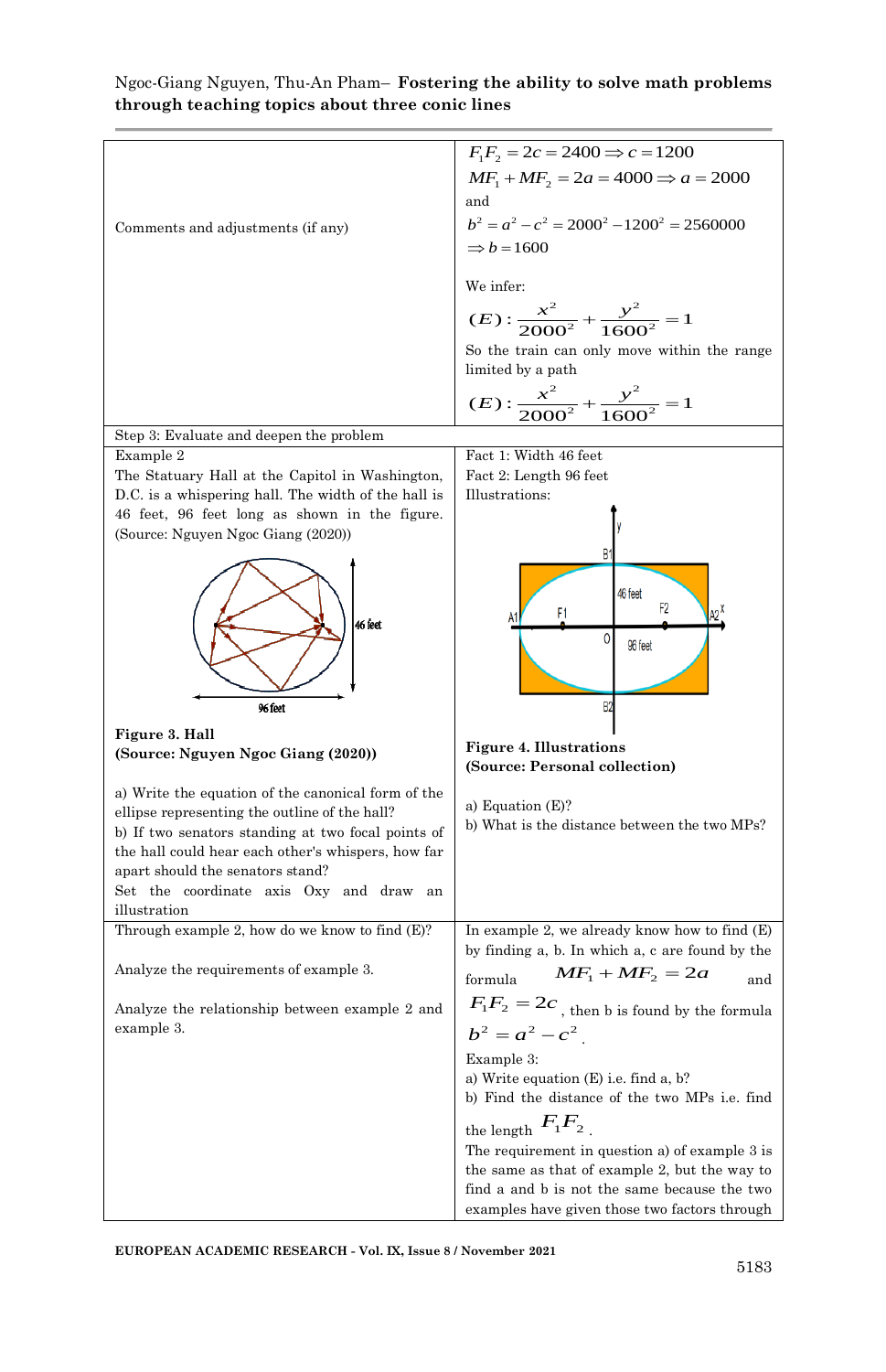| Ngoc-Giang Nguyen, Thu-An Pham– <b>Fostering the ability to solve math problems</b> |  |  |  |
|-------------------------------------------------------------------------------------|--|--|--|
| through teaching topics about three conic lines                                     |  |  |  |

| the length and width of the base rectangle.<br>The requirement in question b) of example 3<br>is the reverse of example 2, i.e. given c (found<br>from a)), find $F_1F_2$ .<br>The elliptical hall is surrounded by a rectangle<br>Present the solution to the problem<br>that is 96 feet long and 46 feet wide. Set the |
|--------------------------------------------------------------------------------------------------------------------------------------------------------------------------------------------------------------------------------------------------------------------------------------------------------------------------|
|                                                                                                                                                                                                                                                                                                                          |
|                                                                                                                                                                                                                                                                                                                          |
|                                                                                                                                                                                                                                                                                                                          |
|                                                                                                                                                                                                                                                                                                                          |
|                                                                                                                                                                                                                                                                                                                          |
|                                                                                                                                                                                                                                                                                                                          |
| coordinate system Oxy as shown.                                                                                                                                                                                                                                                                                          |
| a) We have: $a = 48, b = 23$                                                                                                                                                                                                                                                                                             |
| $(E): \frac{x^2}{48^2} + \frac{y^2}{23^2} = 1$                                                                                                                                                                                                                                                                           |
| b) Two congressmen whisper to each other, if                                                                                                                                                                                                                                                                             |
| they want to hear clearly, both must stand in                                                                                                                                                                                                                                                                            |
| two positions as the focus of (E). So the                                                                                                                                                                                                                                                                                |
| distance between the two MPs is the distance<br>Comments and adjustments (if any).                                                                                                                                                                                                                                       |
| of $F_1F_2$ .                                                                                                                                                                                                                                                                                                            |
| have:                                                                                                                                                                                                                                                                                                                    |
|                                                                                                                                                                                                                                                                                                                          |
| we<br>$c^2 = a^2 - b^2 = 48^2 - 23^2 = 1775$<br>$\Rightarrow c = 5\sqrt{71}$<br>We infer: $F_1 F_2 = 2c = 10\sqrt{71}$                                                                                                                                                                                                   |
|                                                                                                                                                                                                                                                                                                                          |
| So the distance between the two congressmen                                                                                                                                                                                                                                                                              |
| is approximately 84.3 feet.                                                                                                                                                                                                                                                                                              |

Through the above example, students have developed skills in collecting, interpreting and analyzing data. Students are trained in their ability to consider problems from different perspectives, evaluate solutions, and increase their confidence when faced with complex situations in learning as well as in practice. From there, it contributes to the development of students' ability to solve mathematical problems.

#### **Example 4**

Hyperbola can be used to model and solve many types of problems in life, especially for determining the location of explosions. Solve the problem: An explosion is recorded by two microphones placed 3 miles apart. The first microphone received the explosion sound 6 seconds before the second microphone. Assume that sound travels at 1100 feet/second. Please determine the location where the explosion occurred? (1 mile = 5280feet) (quoted from ((Thomas W. Hungerford, 2008))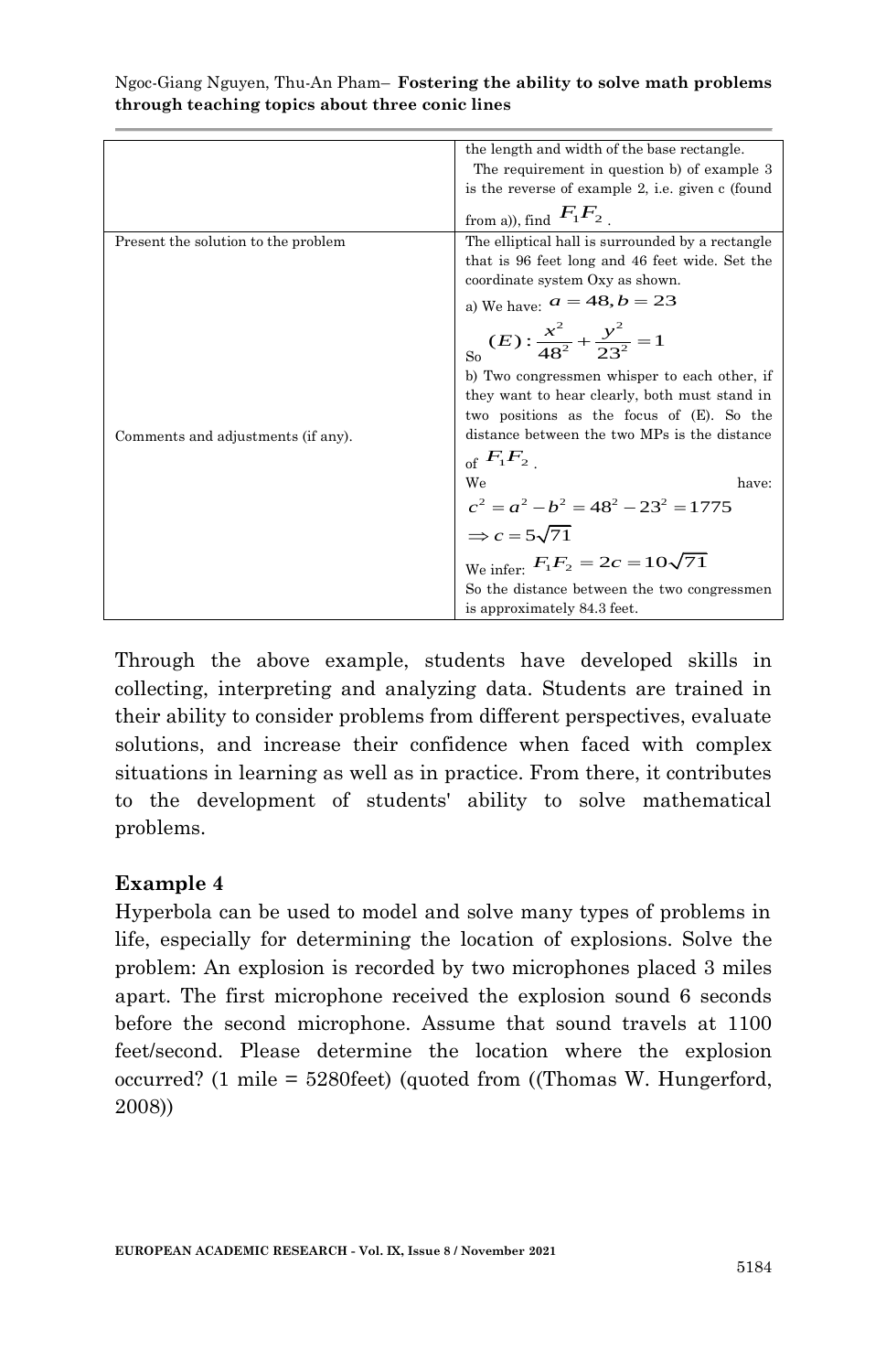| <b>Teacher</b>                                                                                                                                    | <b>Students</b>                                                                                                                                                                                                                                                                  |
|---------------------------------------------------------------------------------------------------------------------------------------------------|----------------------------------------------------------------------------------------------------------------------------------------------------------------------------------------------------------------------------------------------------------------------------------|
| Step 1: Identify the problem to be solved                                                                                                         |                                                                                                                                                                                                                                                                                  |
| What important facts does the topic<br>already provide? What is the requirement                                                                   | Fact 1: Two microphones are placed 3 miles apart<br>Fact 2: The first microphone receives sound 6 seconds                                                                                                                                                                        |
| of the problem?                                                                                                                                   | before the second microphone.                                                                                                                                                                                                                                                    |
|                                                                                                                                                   | Fact 3: The speed of sound is 1100feet/second and 1                                                                                                                                                                                                                              |
|                                                                                                                                                   | $mile = 5280 \text{feet}.$                                                                                                                                                                                                                                                       |
| Interpret the data obtained.                                                                                                                      | Determine the location of the explosion.                                                                                                                                                                                                                                         |
|                                                                                                                                                   | Locating the explosion would require the use of a<br>hyperbola. Two microphones are fixed in two<br>positions ie consider the position of each microphone<br>as a focal point.<br>The distance from the explosion to the first<br>microphone is 6600 feet closer than the second |
|                                                                                                                                                   | microphone.<br>Convert: $3 \text{ miles} = 15840 \text{feet}$                                                                                                                                                                                                                    |
| Sequence<br>related<br>facts<br>about<br>the                                                                                                      |                                                                                                                                                                                                                                                                                  |
| hyperbolic<br>equation<br>to<br>choose<br>the<br>appropriate Oxy axis and describe the data<br>graphically.<br>Withdraw the problem to be solved. | microphone 2<br>microphone 1                                                                                                                                                                                                                                                     |
|                                                                                                                                                   | $(-7920;0)$<br>(7920;0)                                                                                                                                                                                                                                                          |
|                                                                                                                                                   | Figure 5. Explosion                                                                                                                                                                                                                                                              |
|                                                                                                                                                   | (Source: Personal collection)                                                                                                                                                                                                                                                    |
|                                                                                                                                                   | Write down the hyperbolic equation.                                                                                                                                                                                                                                              |
| Step 2: Solve the problem                                                                                                                         |                                                                                                                                                                                                                                                                                  |
| What additional facts can we get from the<br>figure?                                                                                              | Choose the coordinate system Oxy whose origin is the<br>midpoint of the two microphones.                                                                                                                                                                                         |
|                                                                                                                                                   | Place the first microphone at focus $F_2$ .                                                                                                                                                                                                                                      |
| Choose a solution.                                                                                                                                | Second microphone at focus $F_1$ .                                                                                                                                                                                                                                               |
|                                                                                                                                                   | $F_1F_2 = 15840 \text{ feet} = 2c$                                                                                                                                                                                                                                               |
|                                                                                                                                                   | Let M be the location of the explosion.                                                                                                                                                                                                                                          |
|                                                                                                                                                   | We have: $MF_2 - MF_1 = 6600 feet = 2a$                                                                                                                                                                                                                                          |
|                                                                                                                                                   | We have the equation of the hyperbola:                                                                                                                                                                                                                                           |
|                                                                                                                                                   | $\frac{x^2}{a^2} - \frac{y^2}{b^2} = 1$                                                                                                                                                                                                                                          |
|                                                                                                                                                   | (a > 0, b > 0)                                                                                                                                                                                                                                                                   |
|                                                                                                                                                   | Find a, b.<br>We have:                                                                                                                                                                                                                                                           |
|                                                                                                                                                   | $2a = 6600 \Rightarrow a = 3300$                                                                                                                                                                                                                                                 |
|                                                                                                                                                   | $2c = 15840 \Rightarrow c = 7920$                                                                                                                                                                                                                                                |
|                                                                                                                                                   | Apply the formula: $b^2 = c^2 - a^2$                                                                                                                                                                                                                                             |
| What is the conclusion of the problem?                                                                                                            |                                                                                                                                                                                                                                                                                  |

#### **Table 1. Hyperbola teaching**

**EUROPEAN ACADEMIC RESEARCH - Vol. IX, Issue 8 / November 2021**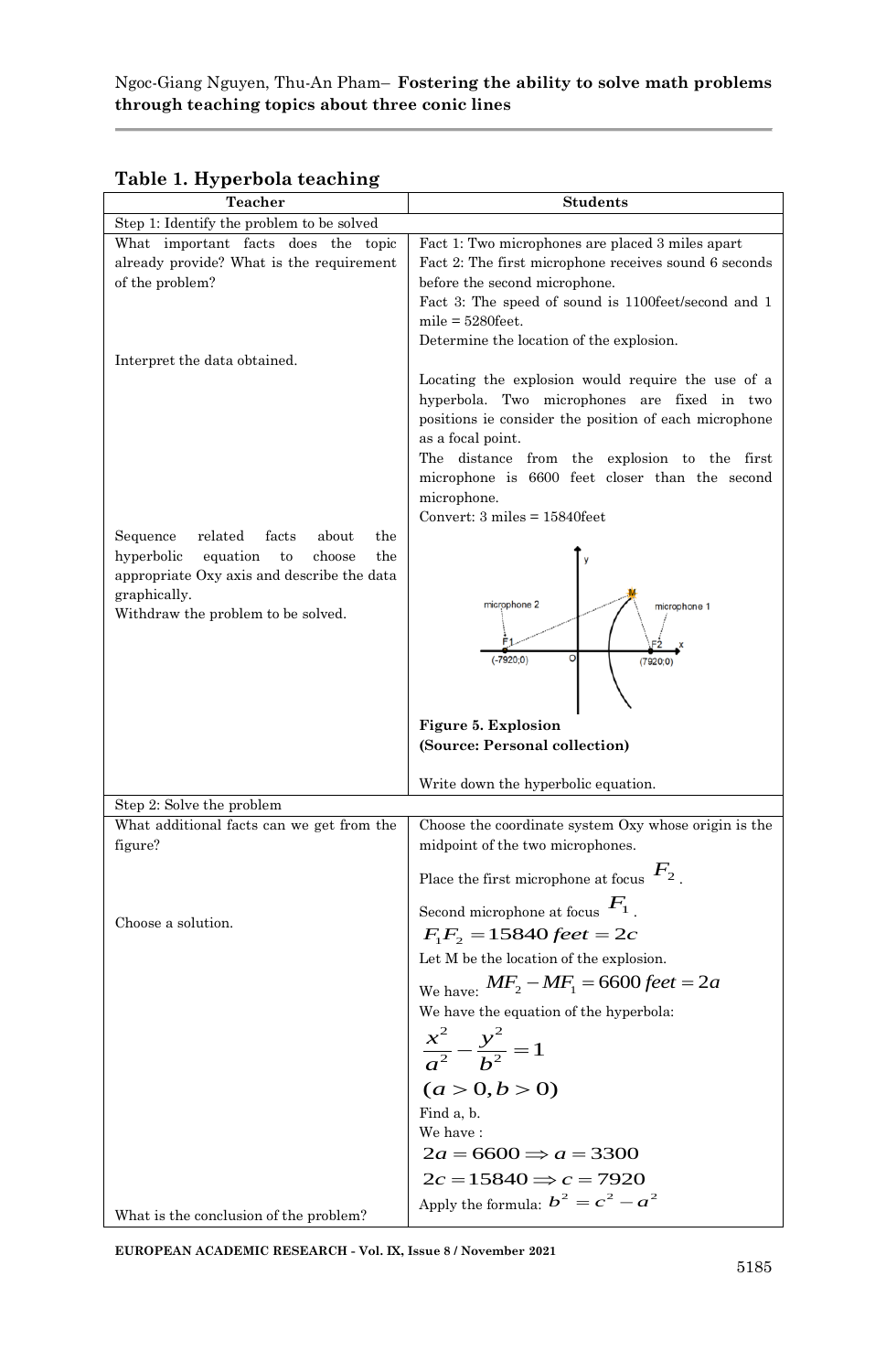| Is this conclusion satisfactory when the<br>hyperbola has two left and right branches | We<br>deduce                                                   |
|---------------------------------------------------------------------------------------|----------------------------------------------------------------|
| while the explosion site has only one?                                                | $b^2 = (7920)^2 - (3300)^2 = 51836400$                         |
|                                                                                       | The<br>hyperbolic equation<br>is:                              |
|                                                                                       | $\frac{x^2}{10890000} - \frac{y^2}{51836400} = 1$              |
|                                                                                       |                                                                |
|                                                                                       | The explosion lies on the hyperbola whose equation is          |
|                                                                                       | $(*).$                                                         |
|                                                                                       | The explosion is on the right branch of the hyperbola          |
|                                                                                       | whose equation is $(*)$ , because we initially placed the      |
|                                                                                       | first microphone at the focal position $F_2$ .                 |
| Step 3: Evaluate and deepen the problem                                               |                                                                |
| State the inverse problem of the above                                                | An explosion is recorded by two microphones placed             |
| problem                                                                               | far apart. The explosion is located according to the           |
|                                                                                       | equation<br>of<br>hyperbola<br>$(H)$ :<br>$\rm{a}$             |
|                                                                                       | $\frac{x^2}{10890000} - \frac{y^2}{51836400} = 1$              |
|                                                                                       | . How far apart                                                |
|                                                                                       | are the two microphones and determine the position             |
|                                                                                       | of the two microphones.                                        |
| Present the solution                                                                  | The solution                                                   |
|                                                                                       |                                                                |
|                                                                                       | We have (H): $\frac{x^2}{10890000} - \frac{y^2}{51836400} = 1$ |
|                                                                                       | So                                                             |
|                                                                                       | $a^2 = 10890000$                                               |
|                                                                                       | $b^2 = 51836400$                                               |
|                                                                                       | We deduce $c^2 = a^2 + b^2 = 62726400$                         |
|                                                                                       | We deduce $c = 7920$                                           |
|                                                                                       | Conclusion: Two microphones are placed at the 2 focal          |
|                                                                                       | positions of the hyperbola, so they will be spaced             |
|                                                                                       | $2c = 15840$ (measurement<br>unit)<br>apart<br>and             |
|                                                                                       | microphones 1, 2 are located at $(15840,0)$ , $(-15840,0)$     |
|                                                                                       | respectively or vice versa.                                    |
| From the results of the inverse problem,                                              | Based on the results of the inverse problem, the               |
| comment on the accuracy of the solution.                                              | solution given to solve the original problem is correct.       |

In the example above, at a low level of application, students use the knowledge and skills they have learned to solve problems in life. Specifically, students are able to collect and interpret given data, organize it, and use it appropriately. Students use their imagination to realize that it takes more than 2 pairs of microphones to pinpoint the exact location of an explosion to create the intersection of two parabolas. Moreover, students are also trained in flexible thinking ability to turn from a stated problem into an inverse problem and come up with a solution by themselves. This shows that, through this example, students are trained to think positively, analyze situations,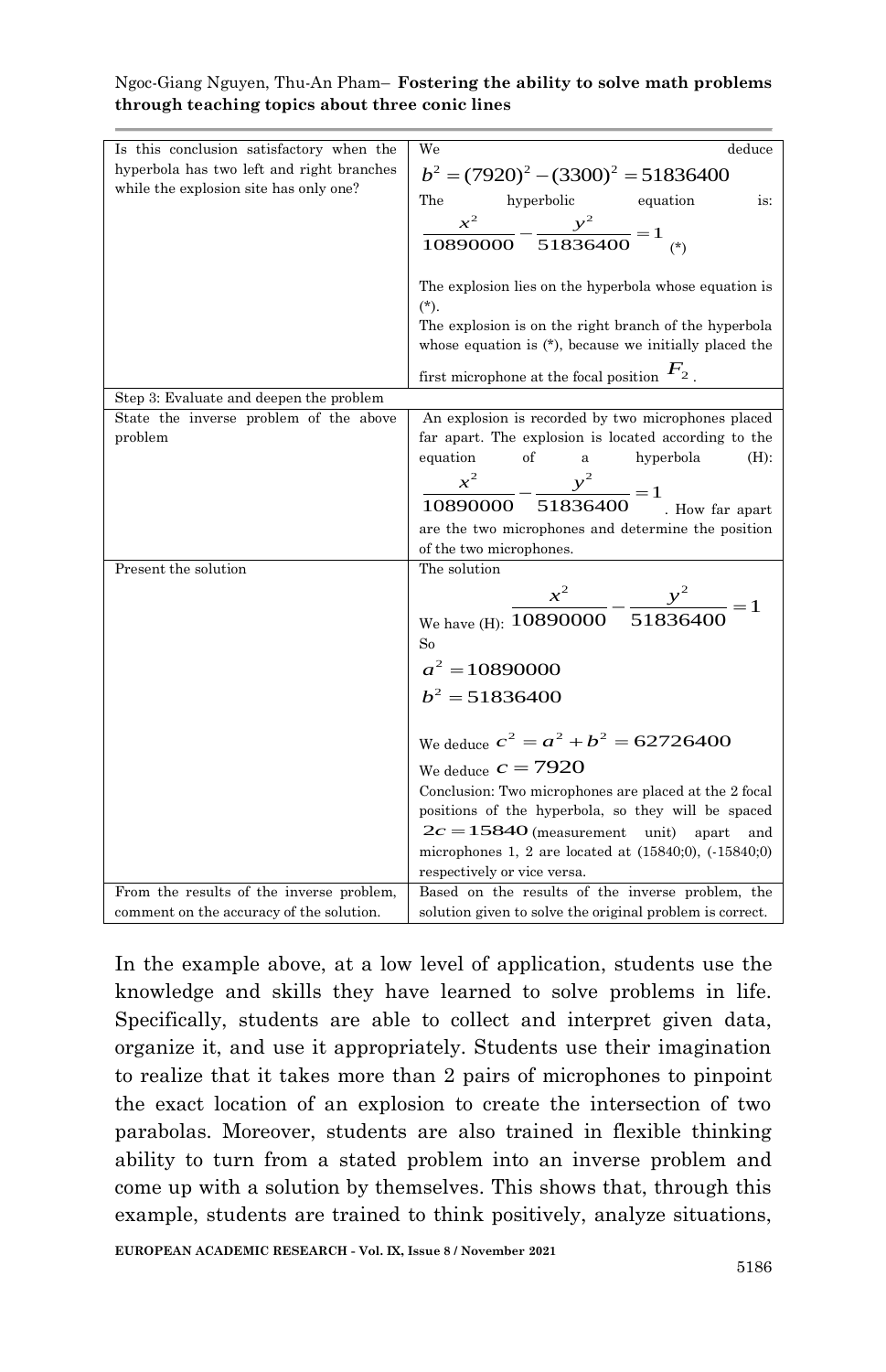and apply knowledge, leading to the ability to successfully solve math problems.

#### **Example 5**

A solar hot dog grill is made of cardboard lined with aluminum foil and shaped like a parabolic trough. The grill is 4 inches deep and the mouth of the grill is 12 inches wide. The grill is depicted as shown in figure 6. In what position should two holes be made at both ends of the parabolic trough for the best skewers? (Applications, 2009)



#### **Figure 6. Description of the energy grill (Applications, 2009)**

| Teacher                                      | Students                                                                                             |
|----------------------------------------------|------------------------------------------------------------------------------------------------------|
| Step 1: Identify the problem to be solved    |                                                                                                      |
| What important facts does the topic already  | Fact 1: The grill has a parabolic shape.                                                             |
| provide?                                     | Fact 2: The depth of the grill is 4 inches, the                                                      |
|                                              | mouth width is 12 inches.                                                                            |
| Analyze and interpret data.                  | Sunlight will shine on the concave surface of the                                                    |
|                                              | grill and reflect through the parabolic focus, so to                                                 |
|                                              | get the best solar energy, we must make two holes                                                    |
|                                              | at the focal point of the parabola at the ends of                                                    |
|                                              | the trough.                                                                                          |
| What is the problem to be solved?            | Find the hole punching position at both ends of                                                      |
|                                              | the trough. That means determining the focal                                                         |
|                                              | point of the parabola at the two ends of the                                                         |
|                                              | trough.                                                                                              |
| Step 2: Solve the problem                    |                                                                                                      |
| Have you seen this topic before?             | Not yet.                                                                                             |
|                                              |                                                                                                      |
| Let's put the parabola in the Oxy coordinate | The grill has a depth of 4 inches and a mouth                                                        |
| system along with the given data.            | width of 12 inches. The concave side of the grill                                                    |
|                                              | faces up, so we will choose to describe the concave<br>surface of the upward parabola and choose the |
|                                              | vertex of the parabola to coincide with the origin                                                   |
|                                              | Ο.                                                                                                   |
|                                              |                                                                                                      |
|                                              |                                                                                                      |
|                                              |                                                                                                      |
|                                              |                                                                                                      |
|                                              |                                                                                                      |

**Table 1. Energy Grill**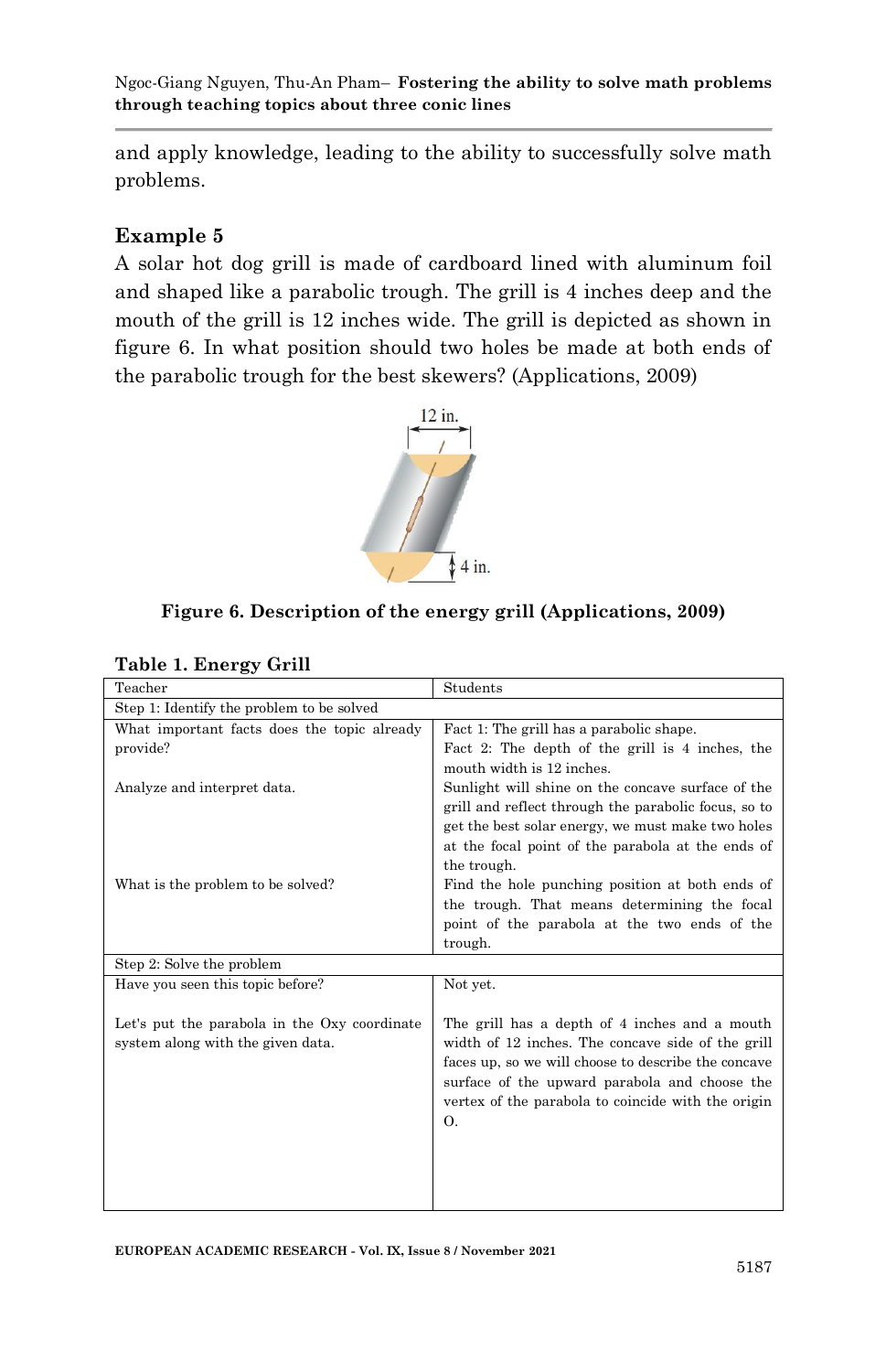

**EUROPEAN ACADEMIC RESEARCH - Vol. IX, Issue 8 / November 2021**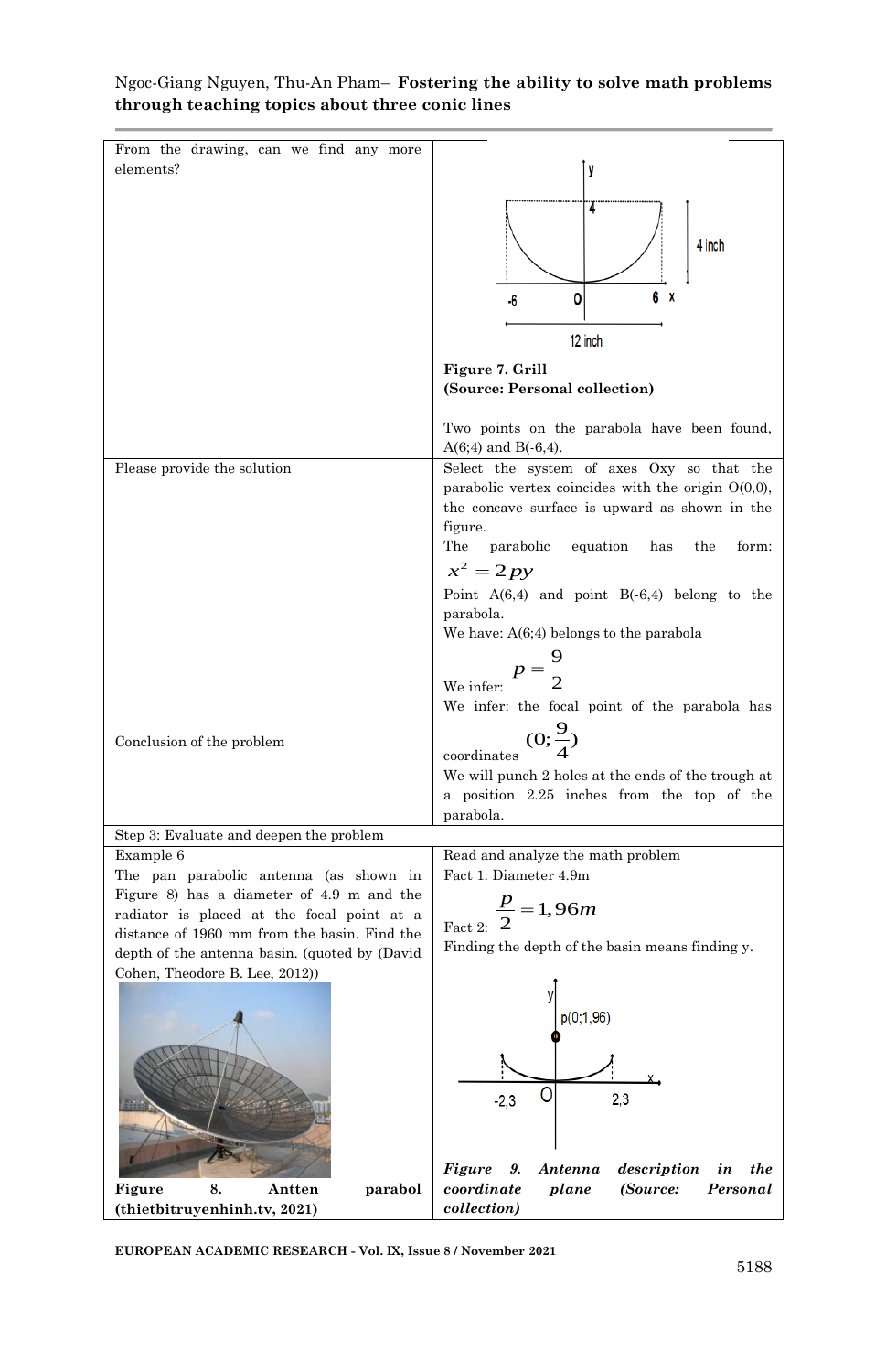| What data has the topic given? Draw a<br>description based on the data found.                              |                                                                                                                                                                                                                                                                                                                                                                                                                                             |
|------------------------------------------------------------------------------------------------------------|---------------------------------------------------------------------------------------------------------------------------------------------------------------------------------------------------------------------------------------------------------------------------------------------------------------------------------------------------------------------------------------------------------------------------------------------|
| Through example 5, how do we find p?                                                                       | In example 6, we learned how to find p by<br>substituting the coordinates of a parabolic point                                                                                                                                                                                                                                                                                                                                              |
| Find the similarity of example 5 and example<br>6. Can the method in example 5 be applied to<br>example 6? | $x^2 = 2py$<br>into an equation of the form<br>(parabolic concave upward, p>0).<br>Example 7<br>We see that the concave surface of the parabola is<br>pointing up, so the parabolic equation also has the<br>form: $x^2 = 2py_{(p>0)}$ .<br>Find the y-coordinate of a point on the parabola<br>when we know the x -coordinate and p.<br>To find the y-coordinate, we also put x and p into<br>the equation $x^2 = 2py$                     |
| Present the solution                                                                                       | Select the system of axes Oxy so that the<br>parabolic vertex coincides with the origin $O(0,0)$ ,<br>the concave surface is upward as shown in the<br>figure.<br>Parabolic equation: $x^2 = 2py$ (p>0) (*)<br>Let A $(2,45; y)$ belong to the parabola $(1)$<br>We have: $p = 3.92$ m (2)<br>From (1) and (2), we put them in (*), we get $y =$<br>0.765625<br>We infer $A(2, 45; 0, 765625)$ ,<br>So the depth of the basin is: 0.765625m |

To solve the problem in the above case, students must collect, analyze and interpret the given data to understand how the homemade solar cooker works, thereby detecting the problem to be solved. Next, students find a solution to determine the position of the focal point by simulating the parabola and attaching the coordinate system and identifying the parabolic equation to use. Finally, they find a solution for a similar problem based on the method of the original problem. Through those activities, students are trained in their ability to find solutions, the ability to apply learned knowledge to real life, and the ability to recognize similar problems. These will help improve problem-solving capacity.

#### **RESULTS**

#### **Time and Objects**

The experiment was conducted at Binh Chanh High School (Binh Chanh District, Ho Chi Minh City) for the 2020-2021 school year.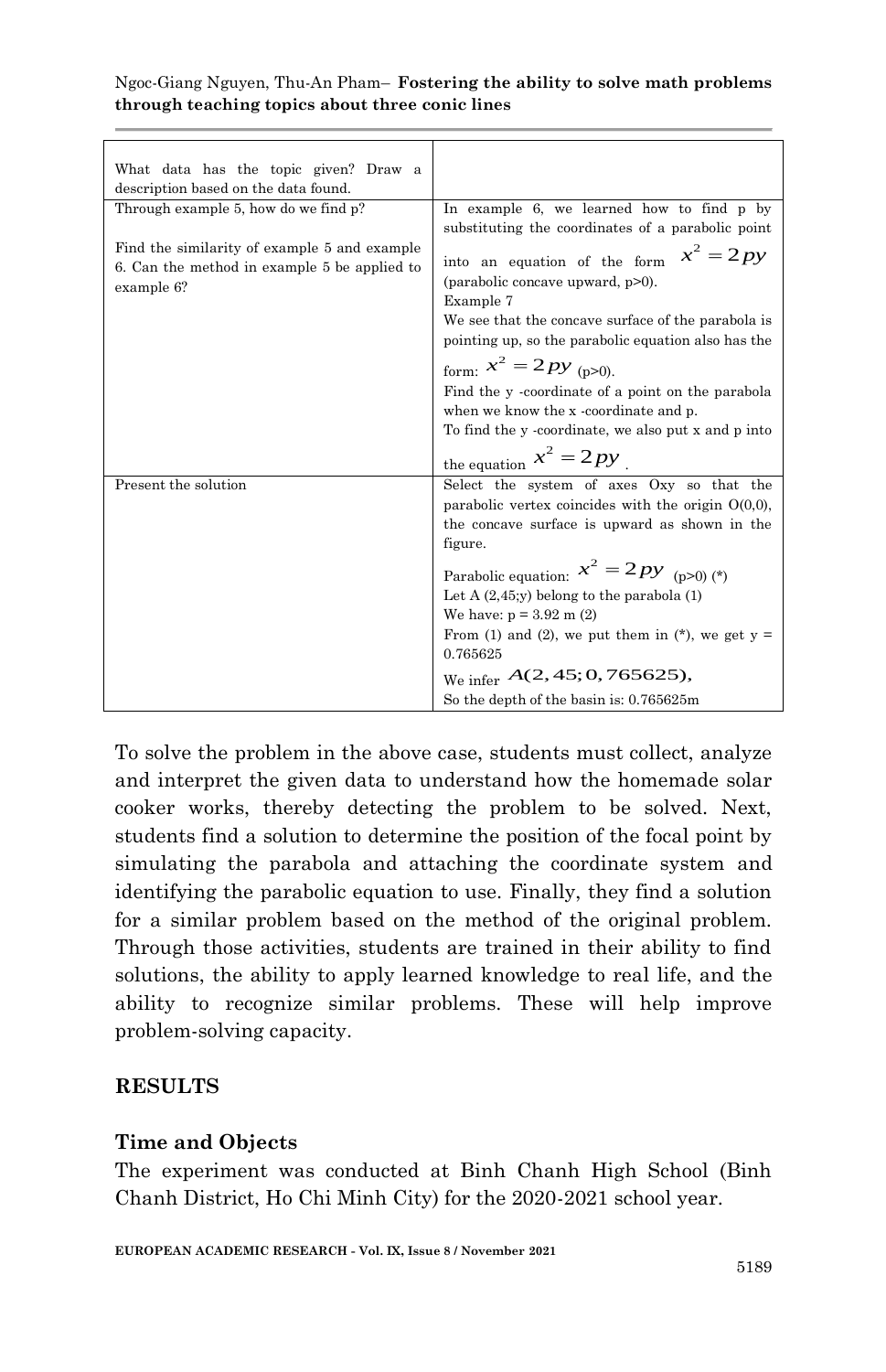Experimental class 10A5 includes 41 students. Math teacher: Le Thi Thanh Phuong.

The control class 10A9 consists of 41 students. Math Teacher: Le Thi Thanh Phuong.

We designed a lesson plan for lessons 1, 2 on "Practice on the topic of circles" and the third lesson "Practice on elliptical topics", the fourth lesson on "Practice on topics of hyperbola". For the experimental class, the teacher will teach in the direction of fostering the ability to solve mathematical problems. For the control class, the teacher will follow the lesson plan according to the current program distribution.

#### **Experimental Process**

Find out the learning situation of students in the experimental class and the control class to have a preliminary assessment of the absorptive ability of the two classes.

Compile experimental lesson plans according to selected topics.

Teachers prepare necessary materials and conduct teaching according to the compiled lesson plan.

Always observe to monitor the learning attitude, test-taking skills, ability to absorb knowledge of both classes.

After completing the experimental lessons, the teacher will organize a test for the experimental class and the control class.

Collect, analyze and evaluate the test results of the experimental class and the control class by using SPSS software.

#### **Evaluation Methods**

#### **Observe the class**

In the process of conducting lessons, consider the level as well as the ability to interact between students with teachers, students with students to be able to assess a positive learning attitude, interest, and ability to get knowledge. In addition, observing students' notebooks also tells a bit about the learning process and attitude.

#### **Interview**

*Student Interview:* We conducted a short conversation to be able to more accurately assess the students' interest and ability to absorb and apply knowledge about the topics. From there, the effectiveness of the measure can be seen.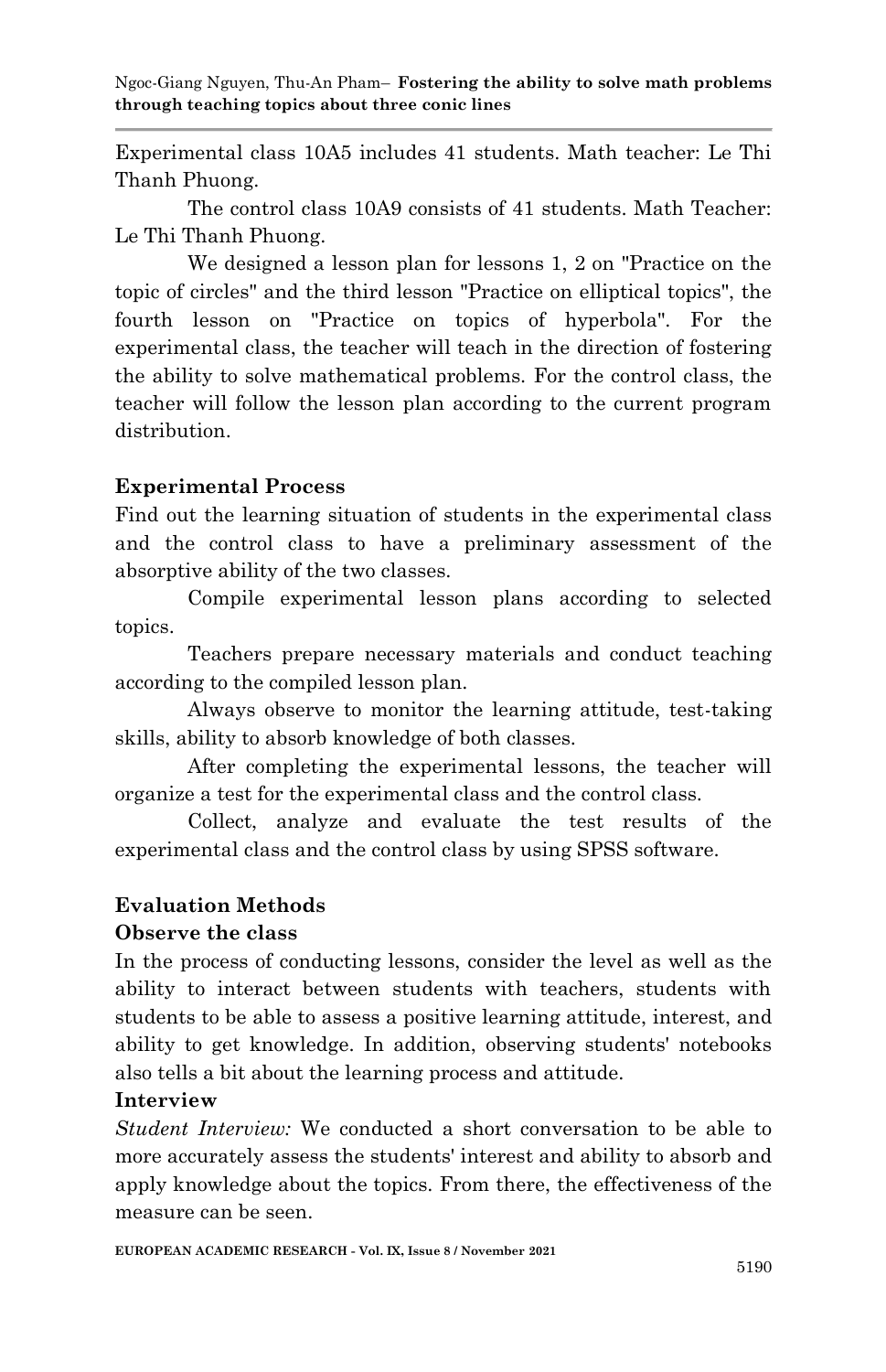*Teacher interview:* We also had an interview with the classroom teacher to get objective assessments and comments about the students' interest and cognitive ability in the experiment.

## **Essay test**

To assess students' ability to acquire knowledge through lessons on each topic, there is a knowledge test for each student of the experimental class and the control class. The content of the test will be based on the goals and requirements of the lessons combined with exercises to evaluate the effectiveness of the student's ability to solve math problems. The test is graded on a 10-point scale.

## **Mathematical statistics**

To ensure accuracy and science, we use more mathematical statistical methods. The purpose is to calculate the mean, variance, and standard deviation to understand the meaning of the collected data. We choose the statistical software SPSS. This software is often used in economic statistics, statistics in education because of its high reliability, fast data processing time, and almost all features to meet all user needs.

We performed a three-pronged assessment. The first is the average score of the experimental class and the control class in the first semester. The second is the midterm test score of the second semester in math. This is also the latest test. The third is postempirical test scores on the circular and three-conic topics. The evaluations are shown through the following test tables:

i) Score frequency table of the experimental class and the control class.

ii) Score chart of the experimental class and the control class.

iii) Table of characteristic values including mean, variance, standard deviation,...

iv) Table of independent tests T-test in the type of Independent Samples T-Test tests whether there is a statistically significant difference between the scores of the experimental class and the control class.

## **Analysis of Pedagogical Experiments Pre-experiment analysis**

Qualitative: through the investigation of the experimental class and the control class between us, the math teacher and the homeroom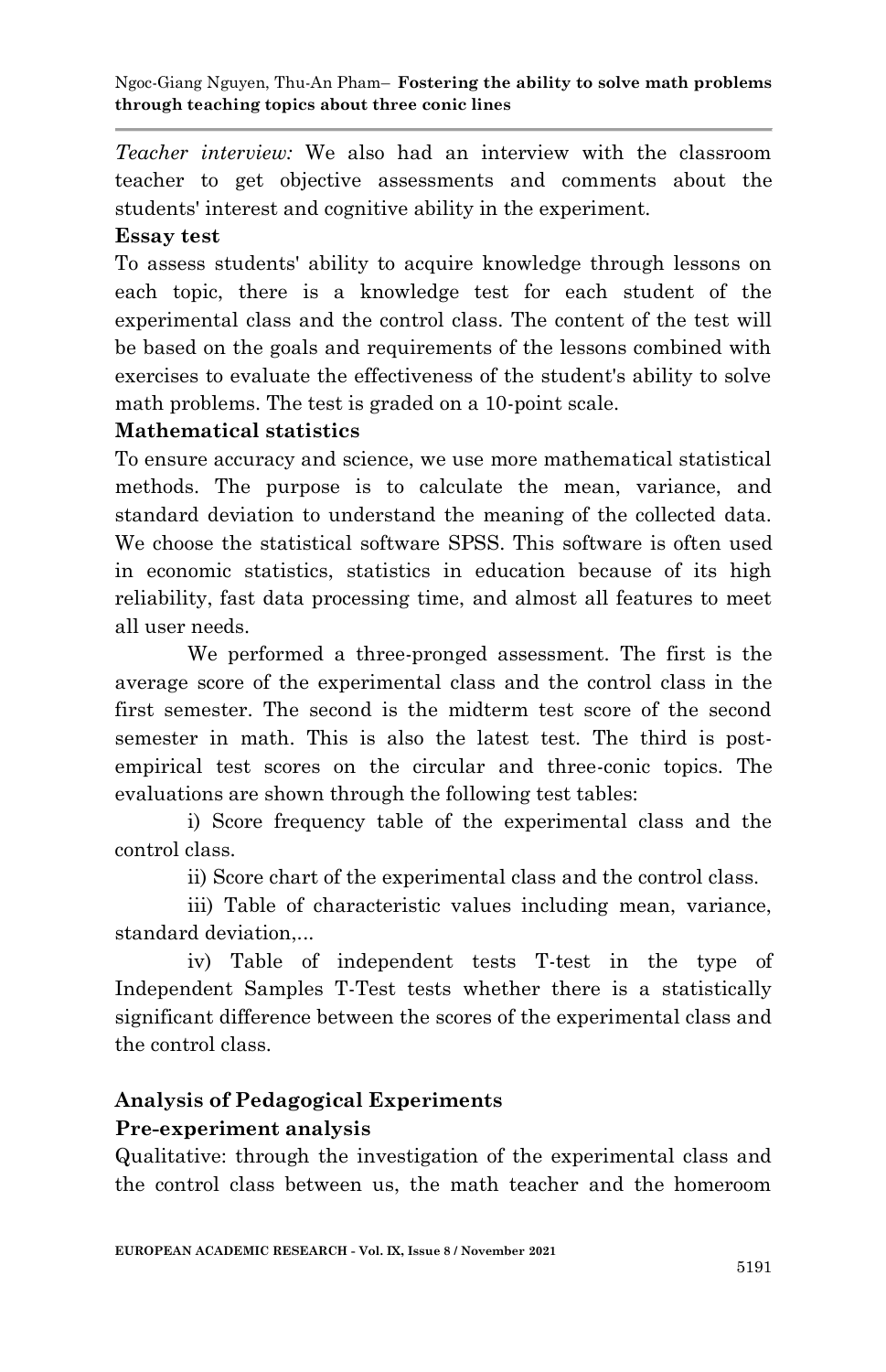teacher, both teachers thought that the math performance of the two classes was similar.

Quantitative: We use SPSS software to process the data obtained as the result of the average score in math in the first semester of the experimental class and the control class.

We evaluate the average score in math in the first semester of the experimental class and the control class.

#### **Table 1. Frequency Distribution Table of Average Scores in Mathematics in the First Semester of Two Classes (Source: Personal Collection)**

| SCORES* Class Crosstabulation |              |                  |                  |                |
|-------------------------------|--------------|------------------|------------------|----------------|
| Count                         |              |                  |                  |                |
|                               |              |                  | Class            |                |
|                               |              | Control          | Experimental     | Total          |
| $\operatorname{SCORES}$       | 4,6          | $\,1$            | $\,1\,$          | $\overline{2}$ |
|                               | 4,7          | $\mathbf{1}$     | $\,3$            | $\overline{4}$ |
|                               | 4,8          | $\,3$            | $\,2\,$          | $\bf 5$        |
|                               | 4,9          | $\,1$            | $\boldsymbol{0}$ | $\,1$          |
|                               | 5,0          | $\overline{1}$   | $\boldsymbol{0}$ | $\,1$          |
|                               | 5,5          | $\boldsymbol{0}$ | $\,1$            | $\,1\,$        |
|                               | 5,6          | $\boldsymbol{0}$ | $\,1\,$          | $\,1\,$        |
|                               | $5,7\,$      | $\,1$            | $\boldsymbol{0}$ | $\,1\,$        |
|                               | 5,8          | $\,1$            | $\,1$            | $\,2\,$        |
|                               | 5,9          | $\,2$            | $\,2$            | $\bf{4}$       |
|                               | 6,0          | $\mathbf 0$      | $\,1$            | $\,1$          |
|                               | 6,1          | $\boldsymbol{0}$ | $\,3$            | $\,3$          |
|                               | 6,2          | $\boldsymbol{0}$ | $\mathbf{1}$     | $\,1$          |
|                               | $6,3\,$      | $\,3$            | $\boldsymbol{0}$ | $\,3$          |
|                               | 6,4          | $\boldsymbol{0}$ | $\,2$            | $\,2\,$        |
|                               | 6,5          | $\overline{2}$   | $\boldsymbol{0}$ | $\overline{2}$ |
|                               | 6,6          | $\overline{2}$   | $\boldsymbol{0}$ | $\,2\,$        |
|                               | 6,8          | $\boldsymbol{0}$ | $\,2$            | $\,2\,$        |
|                               | 6,9          | $\,1$            | $\,1$            | $\,2\,$        |
|                               | $_{\rm 7,0}$ | $\,1$            | $\,1\,$          | $\,2\,$        |
|                               | $7,\!1$      | $\boldsymbol{0}$ | $\,1\,$          | $\,1\,$        |
|                               | 7,2          | $\boldsymbol{0}$ | $\,2$            | $\,2$          |
|                               | $7,\!3$      | $\mathbf 0$      | $\,2$            | $\,2$          |
|                               | 7,4          | $\,2\,$          | $\boldsymbol{0}$ | $\overline{2}$ |
|                               | $\rm 7.5$    | $\,1$            | $\boldsymbol{0}$ | $\,1\,$        |
|                               | 7,6          | $\overline{1}$   | $\mathbf 0$      | $\overline{1}$ |
|                               | 7,7          | $\mathbf{1}$     | $\boldsymbol{0}$ | $\,1$          |
|                               | $_{\rm 7,8}$ | $\,1$            | $\boldsymbol{0}$ | $\,1\,$        |
|                               | 7,9          | $\mathbf 1$      | $\boldsymbol{0}$ | $\,1$          |
|                               | 8,0          | $\,3$            | $1\,$            | $\sqrt{4}$     |
|                               | 8,1          | $\overline{2}$   | $\boldsymbol{0}$ | $\overline{2}$ |
|                               | $8,\!2$      | $\boldsymbol{0}$ | $\,1$            | $\,1\,$        |
|                               | $8,4$        | $\,1$            | $\boldsymbol{0}$ | $\mathbf 1$    |
|                               | $_{\rm 8,5}$ | $\,1$            | $\,2$            | $\,3$          |

**EUROPEAN ACADEMIC RESEARCH - Vol. IX, Issue 8 / November 2021**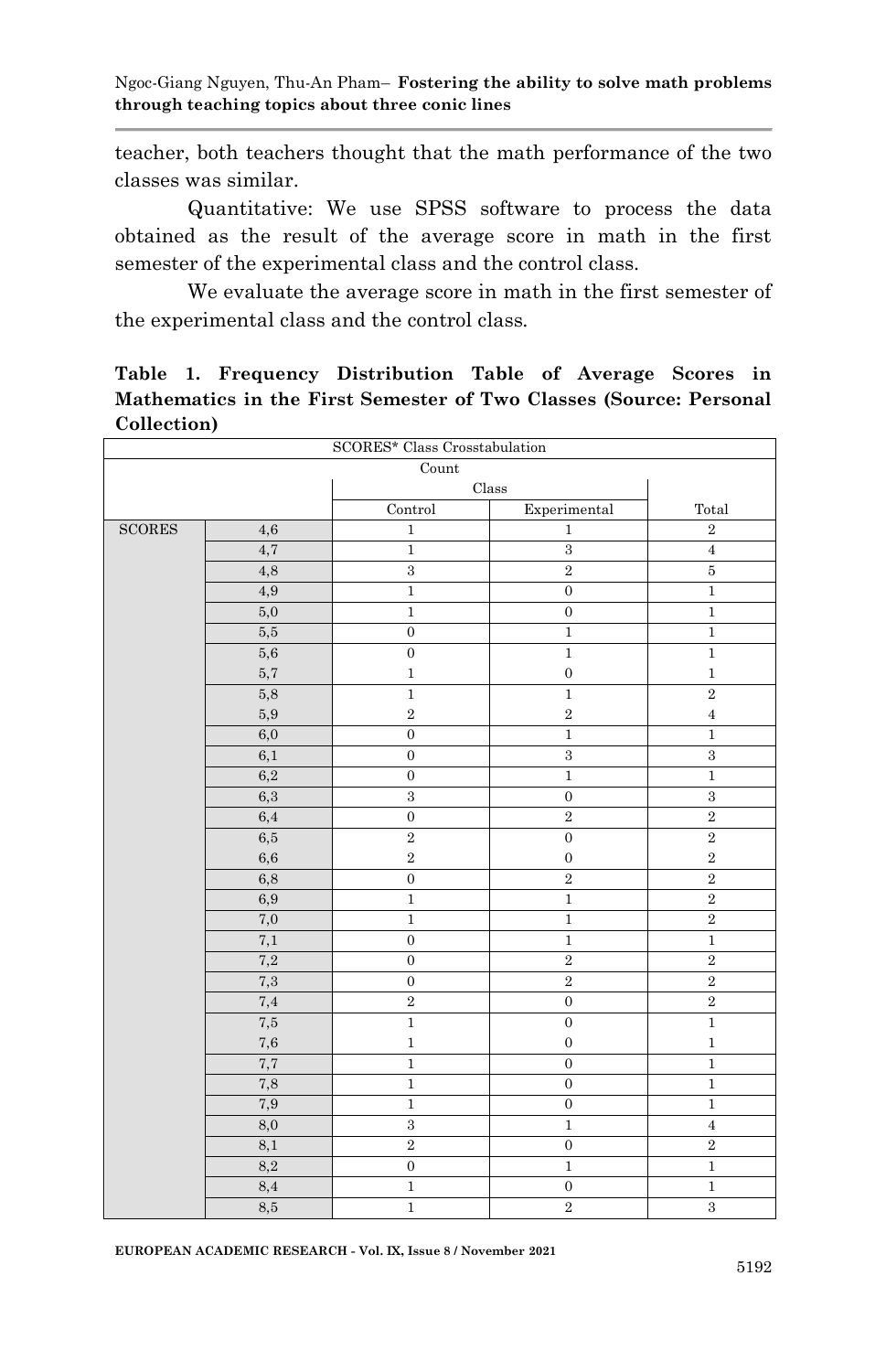| 8,6   |    |                | $\Omega$ |
|-------|----|----------------|----------|
| 8,8   |    | $\Omega$       | $\Omega$ |
| 8,9   |    |                | $\Omega$ |
| 9,0   |    |                |          |
| 9,1   |    | $\Omega$       | $\Omega$ |
| 9,2   |    |                | ິດ       |
| 9,3   |    |                |          |
| 9,5   |    |                | $\Omega$ |
| 9,6   |    |                |          |
| Total | 41 | 4 <sup>1</sup> | 82       |

Next, we proceed to draw the column chart from table 1 above and obtain the characteristic parameters of the statistics.



**Chart 1. Column chart comparing the average score of mathematics in the first semester of the experimental class and the control class (Source: Personal collection)**

From the image of column chart 1, we observe that the number of students in the score range from 4.5 to 6.5 of both classes is similar. The number of students in the score range from 6.9 to 7.2 in the experimental class is more than that of the control class. Meanwhile, the control class has many students in the score range of 7.3 to 7.9. In the range of 8.1 to 9.6, the number of students in the experimental class is higher. In general, the number of students achieving four levels of the excellent, good, pass, and fail in the experimental class and the control class is similar.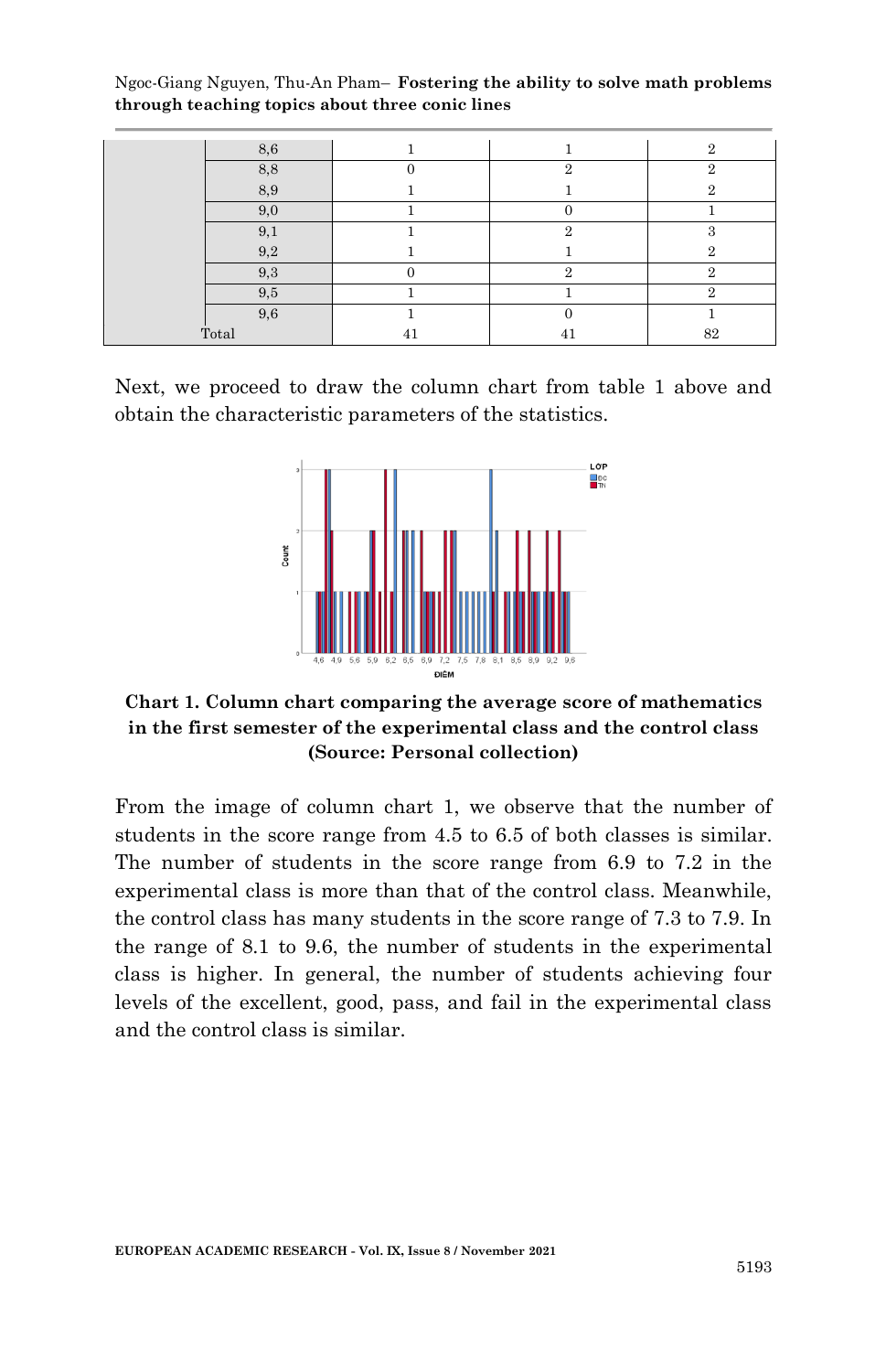**Table 2. Table of Typical Statistical Parameters of the Average Scores of Math in the First Semester of the Experimental Class and the Control Class (Source: Personal Collection)**

| Descriptive Statistics |           |           |           |           |       |                |           |  |  |
|------------------------|-----------|-----------|-----------|-----------|-------|----------------|-----------|--|--|
|                        | N         | Minimum   | Maximum   | Mean      |       | Std. Deviation | Variance  |  |  |
|                        |           |           |           | Std.      |       |                |           |  |  |
|                        | Statistic | Statistic | Statistic | Statistic | Error | Statistic      | Statistic |  |  |
| TN                     | 41        | 4,6       | 9,5       | 7.017     | .2402 | 1.5378         | 2.365     |  |  |
| DC                     | 41        | 4,6       | 9,6       | 7.078     | .2297 | 1.4706         | 2,163     |  |  |
| Valid N (listwise)     | 41        |           |           |           |       |                |           |  |  |

From Table 2 we see that:

Average score: the average score of the experimental class is 7,017. Meanwhile, the mean score of the control class is 7,078. That shows that the score of the control class is slightly higher than that of the experimental class.

Standard deviation and variance: the standard deviation and variance of the experimental class are larger than the control class. That shows that the math ability of students in the experimental class is relatively higher than that of the control class.

To assess more accurately whether or not there is a difference in academic performance of the two experimental and control classes, we conduct a T-Test with the hypothesis *H0*: "The average score in mathematics in the first semester of the experimental class and the control class is equivalent" with significance level  $\alpha = 0.05$ . The results are in the following table:

**Table 3. The Average T-Test of the Average Score of Math in the First Semester of the Experimental Class and the Control Class (Source: Personal collection)**

| Independent Samples Test   |           |     |                              |                          |             |         |            |            |                |                 |
|----------------------------|-----------|-----|------------------------------|--------------------------|-------------|---------|------------|------------|----------------|-----------------|
| Levene's Test for Equality |           |     |                              |                          |             |         |            |            |                |                 |
| of Variances               |           |     | t-test for Equality of Means |                          |             |         |            |            |                |                 |
|                            | F<br>Sig. |     | t                            | df                       | $Sig. (2 -$ | Mean    | Std. Error |            | 95% Confidence |                 |
|                            |           |     |                              |                          |             | tailed) | Difference | Difference |                | Interval of the |
|                            |           |     |                              |                          |             |         |            |            |                | Difference      |
|                            |           |     |                              |                          |             |         |            |            | Lower          | Upper           |
| ĐIÊM                       | Equal     | 068 | .795                         | ,183                     | 80          | 855     | $-.0610$   | ,3323      | $-7223$        | ,6003           |
|                            | variances |     |                              |                          |             |         |            |            |                |                 |
|                            | assumed   |     |                              |                          |             |         |            |            |                |                 |
|                            | Equal     |     |                              | $\overline{\phantom{a}}$ | 79.841      | 855     | .0610      | ,3323      | .7223          | ,6004           |
|                            | variances |     |                              | ,183                     |             |         |            |            |                |                 |
|                            | not       |     |                              |                          |             |         |            |            |                |                 |
|                            | assumed   |     |                              |                          |             |         |            |            |                |                 |

The Levene test has a value of  $Sig. = 0,795 > \alpha = 0,05$ , so the variance of the experimental class and the control class has no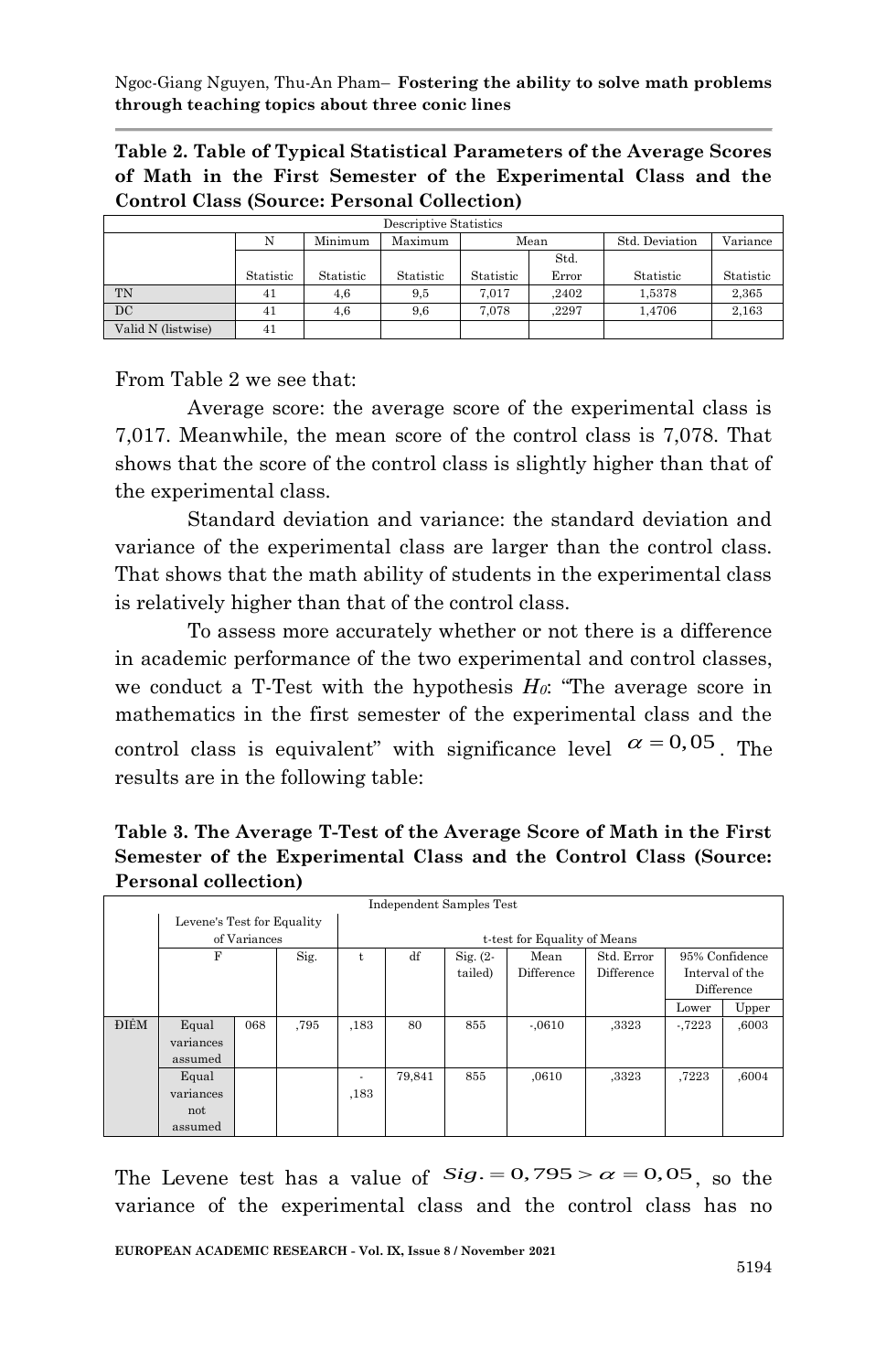significant difference, so it is considered equivalent, using the results of Independent-samples T-test for the case where the equal variances of the two classes are assumed.

wo classes are assumed.<br>Independent-samples T-test,  $Sig.(2-tailed) = 0,855 > \alpha = 0,05$ <sub>,</sub> so we accept the hypothesis  $H_0$ , the average score of math in the first semester of the experimental class and the control class is equivalent.

#### **Quantitative assessment**

To see how feasible and effective the pedagogical measures proposed in Chapter II are, we analyze and evaluate post-empirical tests. These tests were administered by subject teachers after each experimental lesson. Because of the limitation of the study, we would like to evaluate the test of the 4th experimental period.

| SCORES * CLASS Crosstabulation |           |                  |                  |                                 |  |  |  |  |  |
|--------------------------------|-----------|------------------|------------------|---------------------------------|--|--|--|--|--|
| Count                          |           |                  |                  |                                 |  |  |  |  |  |
|                                |           | <b>CLASS</b>     |                  |                                 |  |  |  |  |  |
|                                |           | Control          | Experimental     | $\operatorname{\mathsf{Total}}$ |  |  |  |  |  |
| $\operatorname{SCORES}$        | 4,0       | $\,1$            | $\boldsymbol{0}$ | $1\,$                           |  |  |  |  |  |
|                                | 4,3       | $\,1$            | $\boldsymbol{0}$ | $\,1$                           |  |  |  |  |  |
|                                | 4,5       | $\,2$            | $\mathbf{0}$     | $\overline{2}$                  |  |  |  |  |  |
|                                | 4,8       | $\,1$            | $\,2$            | 3                               |  |  |  |  |  |
|                                | 5,0       | $\,2$            | $1\,$            | $\,3$                           |  |  |  |  |  |
|                                | 5,3       | $\,2$            | $\overline{0}$   | $\,2\,$                         |  |  |  |  |  |
|                                | 5,5       | $\,1\,$          | $\,1$            | $\,2$                           |  |  |  |  |  |
|                                | 5,8       | $\,2\,$          | $\,2\,$          | $\overline{4}$                  |  |  |  |  |  |
|                                | 6,0       | $\sqrt{4}$       | $\,1$            | $\overline{5}$                  |  |  |  |  |  |
|                                | 6,3       | $\,3$            | $\,3$            | $\,6\,$                         |  |  |  |  |  |
|                                | 6,5       | $\,4\,$          | $\,3$            | $\overline{7}$                  |  |  |  |  |  |
|                                | 6,8       | $\sqrt{4}$       | $\,3$            | $\overline{7}$                  |  |  |  |  |  |
|                                | 7,0       | $\,1$            | $\,2$            | $\,3$                           |  |  |  |  |  |
|                                | 7,3       | $\,2$            | $\,1$            | $\,3$                           |  |  |  |  |  |
|                                | $\rm 7.5$ | $\,2$            | $\mathbf 0$      | $\,2$                           |  |  |  |  |  |
|                                | 7,8       | $\boldsymbol{0}$ | $\bf{4}$         | $\overline{4}$                  |  |  |  |  |  |
|                                | 8,0       | $\,2\,$          | $\boldsymbol{3}$ | $\bf 5$                         |  |  |  |  |  |
|                                | 8,3       | $\,2$            | $\sqrt{3}$       | $\bf 5$                         |  |  |  |  |  |
|                                | 8,5       | $\mathbf{1}$     | $\overline{0}$   | $\,1$                           |  |  |  |  |  |
|                                | 8,8       | $\boldsymbol{0}$ | $\,3$            | $\,3$                           |  |  |  |  |  |
|                                | 9,0       | $\,2$            | $\,3$            | $\bf 5$                         |  |  |  |  |  |
|                                | 9,3       | $\overline{1}$   | $\overline{2}$   | $\overline{3}$                  |  |  |  |  |  |
|                                | 9,5       | $\boldsymbol{0}$ | $\,2$            | $\,2$                           |  |  |  |  |  |
|                                | 9,8       | $\overline{1}$   | $\boldsymbol{0}$ | $\overline{1}$                  |  |  |  |  |  |
|                                | 10,0      | $\boldsymbol{0}$ | $\,2$            | $\,2\,$                         |  |  |  |  |  |
| Total                          |           | 41               | 41               | 82                              |  |  |  |  |  |

**Table 4. Frequency Table of Experimental Math Test Scores of the Two Classes (Source: Personal collection)**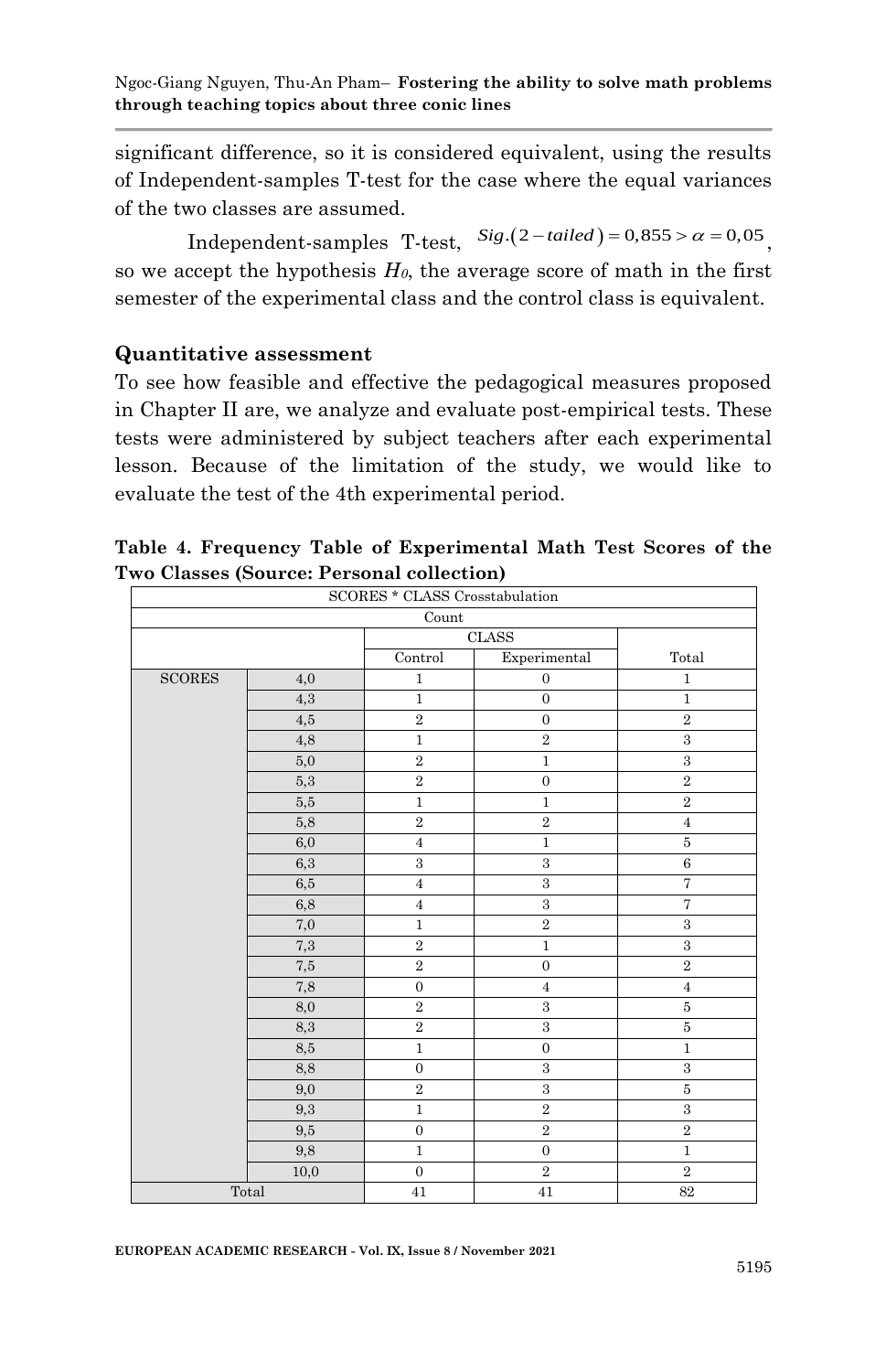From Table 4, we draw a column chart and obtain the characteristic parameters of statistics as follows:



**Chart 2**. **Column chart comparing math test scores of the experimental class and the control class. (Source: Personal collection)**

Observing the column chart, we notice that the scores of the experimental class are no longer distributed much in the range of scores from 4.0 to 4.8 compared to the control class. The score range from 7.8 to 10 of the experimental class is also relatively higher than that of the control class. From those things, we can see the effective signal of the proposed pedagogical measure. In order to have more convincing parameters about the experimental results, we tabulate the characteristic parameters of statistics.

**Table 5. Table of Typical Parameters of Statistics on Math Test Scores of the Experimental Class and the Control Class (Source: Personal collection)**

| Descriptive Statistics                                        |    |     |      |       |        |       |  |  |  |
|---------------------------------------------------------------|----|-----|------|-------|--------|-------|--|--|--|
| N<br>Minimum<br>Std. Deviation<br>Maximum<br>Mean<br>Variance |    |     |      |       |        |       |  |  |  |
| <b>TN</b>                                                     | 41 | 4.8 | 10.0 | 7.534 | 1.4489 | 2.099 |  |  |  |
| $_{\rm DC}$                                                   | 41 | 4.0 | 9.8  | 6.602 | 1.4329 | 2,053 |  |  |  |
| Valid N(listwise)                                             | 41 |     |      |       |        |       |  |  |  |

Average score: the average score of the experimental class is 7,534. Meanwhile, the mean score of the control class is 6.602. That shows that the mean score of the experimental class is higher than that of the control class.

Standard deviation and variance: the standard deviation and variance of the experimental class are still higher than that of the control class, but not significantly. Furthermore, the experimental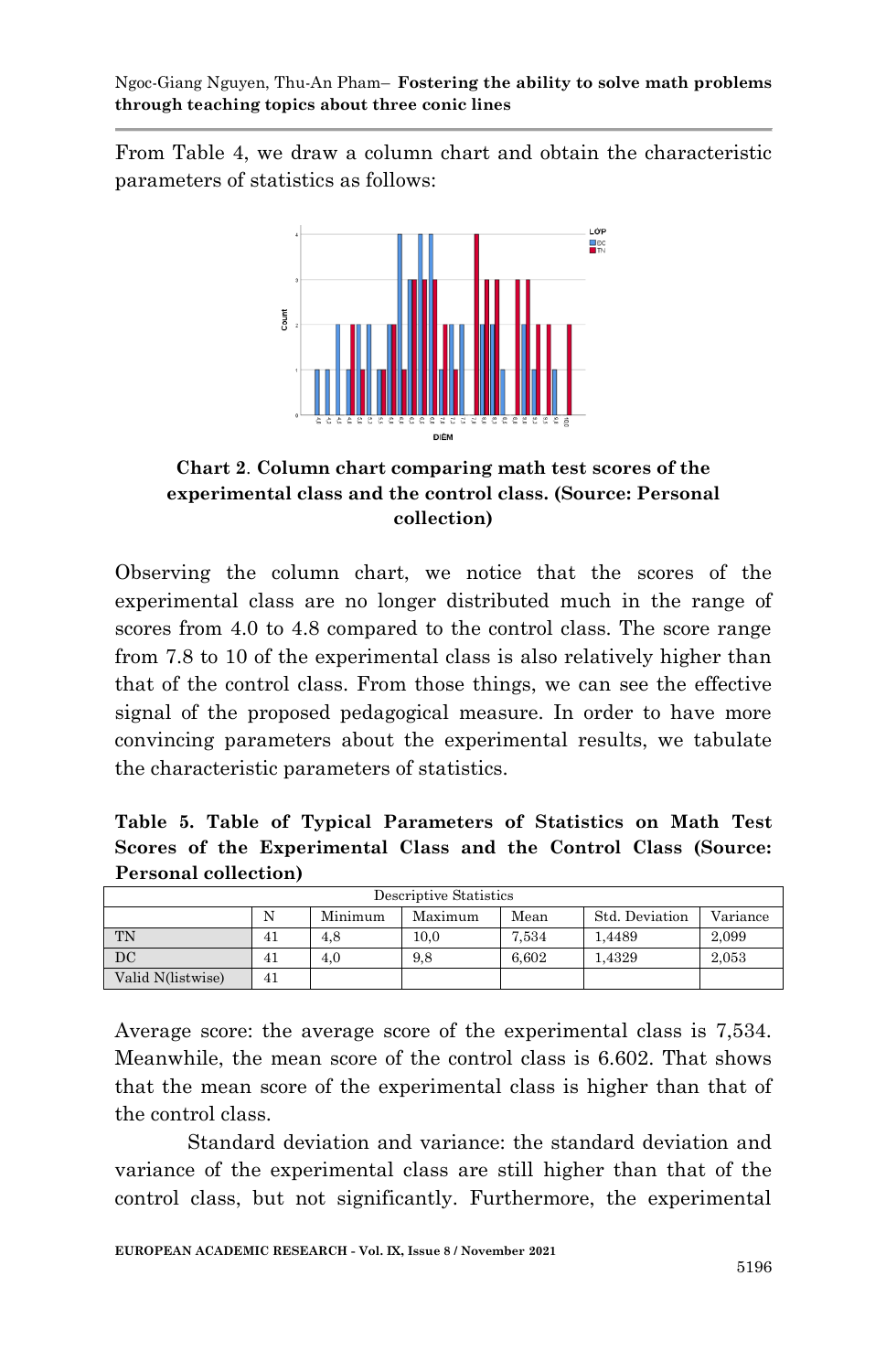class has variance and standard deviation that in this test are closer to the mean score than in the second-semester midterm exam. That shows that in the experimental class, the difference in math ability is closer in a positive direction.

In order to more accurately assess the equivalence of math ability of the two experimental and control classes, we conduct a T-Test with the hypothesis H<sub>0</sub>: "The average score of the experimental class and the control class in math is equivalent" and  $H_1$ : "The average score in math of the experimental class is higher than that of the control class" with significance level  $\alpha = 0.05$ . The results are in the following table:

**Table 6. The Average T-Test Table of the Math Test Scores of the Experimental Class and the Control Class (Source: Personal collection)**

|               | Independent Samples Test |     |      |                              |              |             |            |            |                 |                |  |  |
|---------------|--------------------------|-----|------|------------------------------|--------------|-------------|------------|------------|-----------------|----------------|--|--|
| Levene's      |                          |     |      |                              |              |             |            |            |                 |                |  |  |
| Test for      |                          |     |      |                              |              |             |            |            |                 |                |  |  |
| Equality of   |                          |     |      |                              |              |             |            |            |                 |                |  |  |
| Variances     |                          |     |      | t-test for Equality of Means |              |             |            |            |                 |                |  |  |
|               |                          | F   | Sig. | t                            | df           | $Sig. (2 -$ | Mean       | Std. Error |                 | 95% Confidence |  |  |
|               |                          |     |      |                              | tailed)      | Difference  | Difference |            | Interval of the |                |  |  |
|               |                          |     |      |                              |              |             |            | Difference |                 |                |  |  |
|               |                          |     |      |                              |              |             |            | Lower      | Upper           |                |  |  |
| <b>SCORES</b> | Equal                    | 367 | 546  | ,928                         | $\mathbf{0}$ | ,004        | 9317       | ,3182      | 2984            | 1,5650         |  |  |
|               | variances                |     |      |                              |              |             |            |            |                 |                |  |  |
|               | assumed                  |     |      |                              |              |             |            |            |                 |                |  |  |
|               | Equal                    |     |      | ,928                         | 9,990        | ,004        | ,9317      | ,3182      | 2984            | 1,5650         |  |  |
|               | variances                |     |      |                              |              |             |            |            |                 |                |  |  |
|               | not                      |     |      |                              |              |             |            |            |                 |                |  |  |
|               | assumed                  |     |      |                              |              |             |            |            |                 |                |  |  |

We make the following comments from the test table:

the Levene test has a value of *Sig*. = 0.546 > 0.05, so the Independent Sample T-Test results should be used for the case where the equal variances of the two samples are assumed.

Independent Sample T-Test: The test scores of the two classes give  $p = 0.004 < 0.05$ , so we reject the H<sub>0</sub> hypothesis and accept the H<sup>1</sup> hypothesis. So the average score of the math test of the experimental class is higher than that of the control class.

From the initial qualitative test, the math performance of the experimental class and the control class is similar. However, after the experimental teaching process, it initially shows that the results of the experimental class are better than that of the control class.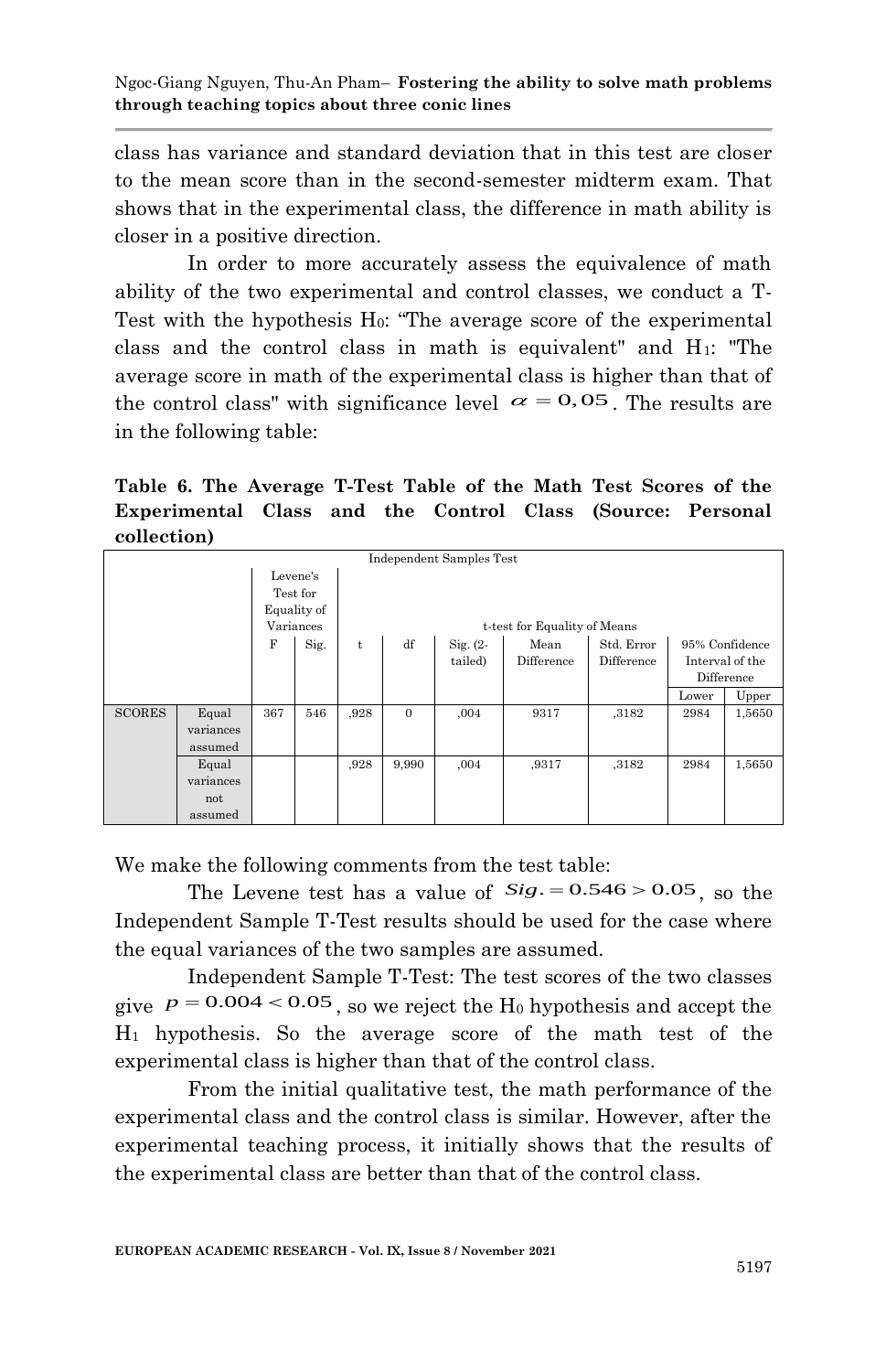## **DISCUSSION**

From the experiment, we draw the following. First, the experimental class and the control class have similar math abilities. This result was identified through a qualitative and quantitative mass survey using the SPSS statistical software when comparing the results of the first semester and the most recent test before the experiment. Second, the experimental class has more positive results than the control class. Quantitative analysis by the mathematical statistics of the tests after the experimental periods shows that the average score of the experimental class in math is higher than that of the control class; Qualitative analysis by observing learning attitudes and behaviors in experimental classes also shows that students in the experimental class were more active, more excited and better at interacting than students in the control class. Third, the students in the experimental analysis have markedly improved their results through the postexperiment tests, and their attitudes, behaviors, and expressions are more positive than before. These conclusions prove that the teaching method is effective and has achieved the goal of fostering students' problem-solving capacity through three-conic problems.

## **CONCLUSIONS**

Teaching in the direction of developing problem-solving capacity for students through problems about three conic lines is a teaching method that proves to be more effective than traditional teaching. Students are more interested in math class. They not only find a way to solve a problem, but also actively search for other solutions, initially evaluate the advantages and disadvantages of the solutions, and find problems for similar problems. In addition, students show confidence and do not make mistakes in solving math problems. The test results of the experimental class are higher than that of the control class. That shows that the measures we propose are feasible and effective in fostering mathematical problem-solving capacity. Besides the obtained results, we also see some limitations of the experimental process such as we only experimented with one class in a high school; Not fully exploiting the features of the statistical software SPSS. The above limitations have reduced the effectiveness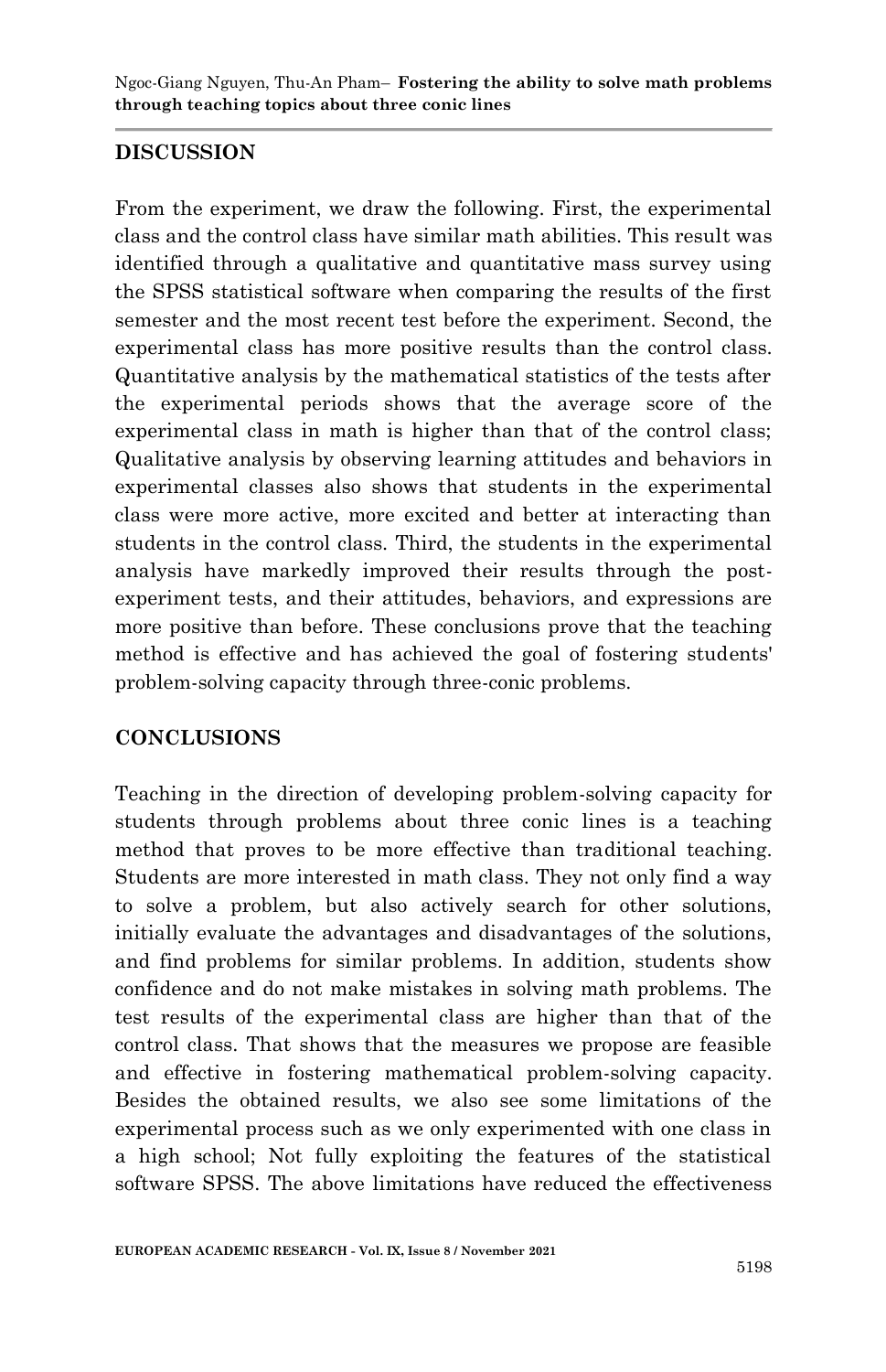of the study because it has only been tested on a small scale, and the evaluation tool is still quite simple.

#### **Acknowledgements**

We are very grateful to Nguyen Viet Duong to read and improve this article.

#### **REFERENCES**

- 1. Aljaberi, N. M. 2015). University students' learning styles and their ability to solve mathematical problems. *International Journal of Business and Social Science*, *6*(4(I)), 152–165.
- 2. Applications, S. (2009). *Chapter 9 Topics in Analytic Geometry*. https://www.pdfdrive.com/conic-sections-e31074969.html
- 3. Balım, A. G. 2009). The Effects of Discovery Learning on Students' Success and Inquiry Learning Skills. *Eurasian Journal of Educational Research*, *35*(35), 1–20.
- 4. Ministry of Education and Training. (2018a). *The general education program in Mathematics* (according to Circular No. 32/2018/TT-BGDĐT dated December 26, 2018, of the Minister of Education and Training).
- 5. Ministry of Education and Training. (2018b). *Overall program* (according to Circular No.32/2018/TT-BGDDT dated December 26, 2018, of the Minister of Education and Training).
- 6. Brilingaite, A., Bukauskas, L., & Juškeviciene, A. 2018). Competency assessment in problem-based learning projects of information technologies students. *Informatics in Education*, *17*(1), 21–44. https://doi.org/10.15388/infedu.2018.02
- 7. Chappell, C. S., & Hager, P. (1995). Problem-Based Learning and Competency Development. *Australian Journal of Teacher Education*, *20*(1). https://doi.org/10.14221/ajte.1995v20n1.1
- 8. David Cohen, Theodore B. Lee, D. S. (2012). *Precalculus*. MPS Limited, a Macmillan Company. https://www.pdfdrive.com/precalculus-7th-editione162181398.html
- 9. Duong Duc Cuong. (2018). *Developing problem-solving capacity for students in teaching the content of coordinate methods in the plane of 10th-grade basic geometry*. Hung Vuong University.
- 10. Ernest, P. (1988). The Problem-solving Approach to Mathematics Teaching. *Teaching Mathematics and Its Applications*, *7*(2). https://academic.oup.com/teamat/article/7/2/82/2857226
- 11. Ha Xuan Thanh. (2017). Teaching mathematics in high schools towards developing real-world problem-solving abilities through the exploitation and use of real-life situations.
- 12. Hendriana, H., Johanto, T., & Sumarmo, U. (2018). The role of problem-based learning to improve students' mathematical problem-solving ability and selfconfidence. *Journal on Mathematics Education*, *9*(2), 291–299. https://doi.org/10.22342/jme.9.2.5394.291-300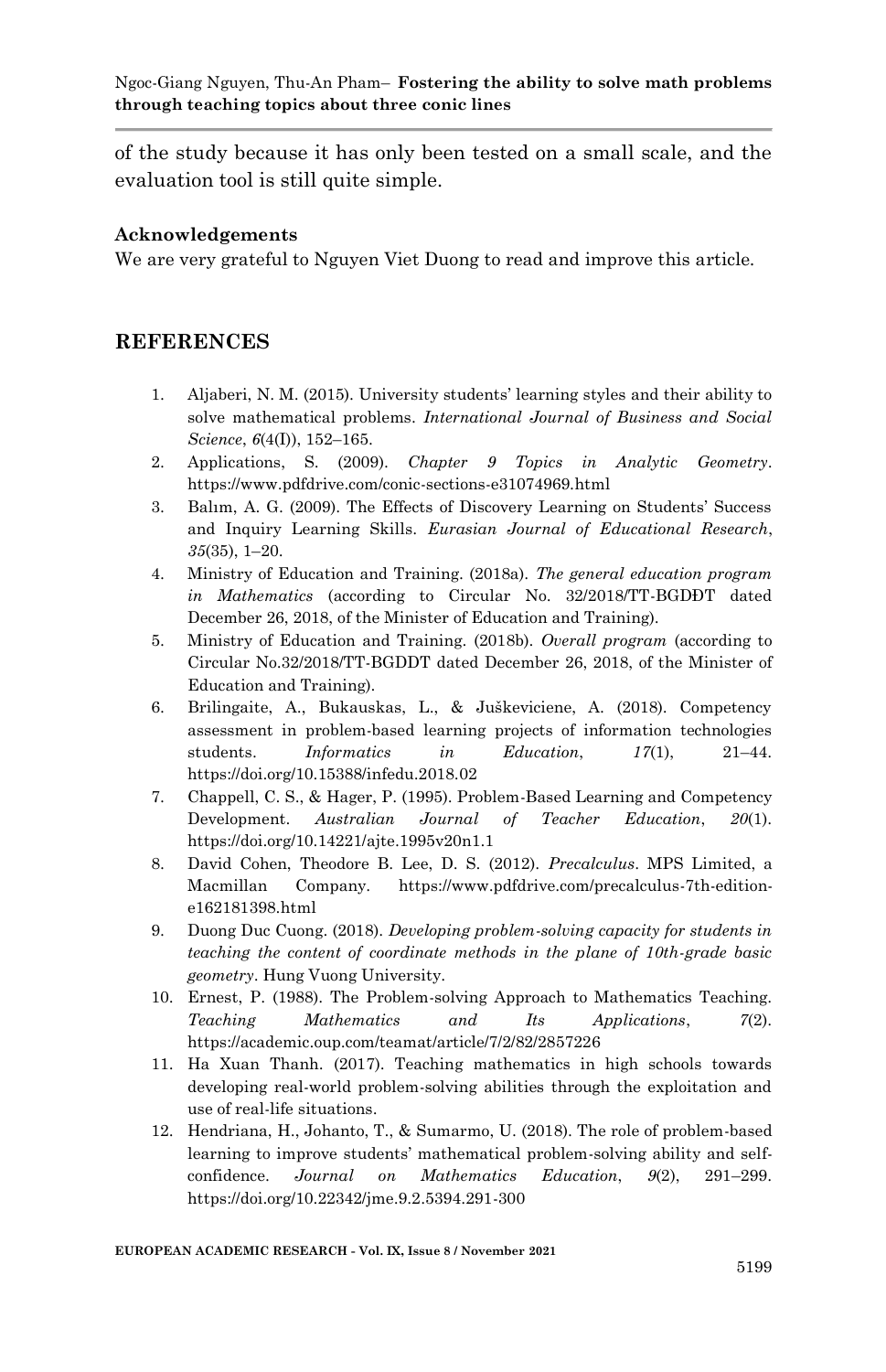- 13. Hoang Thi Thanh. (2020). *Teaching and solving geometry exercises for grade 8 in lower secondary schools for students in mountainous areas towards developing problem-solving and creative capacity*. Doctoral Thesis, Hanoi National University of Education, Hanoi.
- 14. Huda, W. N., & Suyitno, H. (2017). Analysis of Mathematical Problem Solving Abilities in Terms of Students' Motivation and Learning Styles. *Journal of Primary Education*, *6*(3), 209–217. https://doi.org/10.15294/jpe.v6i3.21069
- 15. Nguyen Ngoc Duy. (2020). *Developing problem-solving and creative capacity for students in the Northwest in teaching non-metallic chemistry at high school.* Doctoral Thesis in Educational Sciences, Hanoi National University of Education, Hanoi.
- 16. Nguyen Thi Hong Luyen. (2016). *Developing problem-solving capacity for students through teaching integrated topics in Chapter Nitrogen group advanced Chemistry 11.* Master's Thesis in Chemistry Pedagogy, Hanoi National University, Hanoi.
- 17. Nguyen Thi Lan Phuong. (2014). *The program approaches capacity and assesses learners' capacity.* Vietnam Education Publishing House.
- 18. Nguyen Thi Ngoc Tham. (2021). *Fostering the ability to detect and solve problems through teaching practical problems on the topic of exponential and logarithmic functions at the high school level.* Master's Thesis Majoring in Theory and Teaching Methods of Mathematics, Saigon University, HCMC.
- 19. Niss, M. (2003). Mathematical Competencies and the Learning of Mathematics : the Danish Kom Project. *Proceedings of the 3rd Mediterranean Conference on Mathematical Education*, 115-124.
- 20. Novita, R. 2012). Exploring Primary Student's Problem-Solving Ability by Doing Tasks Like PISA's Question. *Экономика Региона*, *3*(2), 32.
- 21. OECD. (2013). PISA 2012 Problem-solving framework. *Oecd*, 119–138.
- 22. Pham Duc Tai. (2019). *Building and using learning records in assessing math problem-solving ability of 9th-grade students.* Doctoral thesis in Educational Sciences, Vietnam Institute of Educational Sciences, Hanoi.
- 23. Phan Anh Tai. (2014). *Assessment of students' problem-solving ability in teaching grade 11 mathematics in high school.* Doctoral Thesis in Educational Sciences, Vinh University, Nghe An.
- 24. Pintér, K. (2012). On Teaching Mathematical Problem-Solving and Problem Posing. *Doktori.Bibl.U-Szeged.Hu*, 22. http://doktori.bibl.uszeged.hu/1456/3/doktori\_Tezisek\_angol\_vegleges.pdf
- 25. Reeff, J., Zabal, A., & Blech, C. (2007). The Assessment of Problem-Solving Competencies. *Located, October*, 1–37. http://www.diebonn.de/esprid/dokumente/doc-

2005/piaac/technical\_meeting\_bonn\_0506\_Reeff.pdf

- 26. Simamora, R. E., Dewi Rotua Sidabutar, & Surya, E. (2017). Improving Learning Activity and Students' Problem-Solving Skill through Problem Based Learning (PBL) in Junior High School. *International Journal of Sciences: Basic and Applied Research (IJSBAR)*, *4531*, 321–331. https://www.researchgate.net/publication/317416532\_Improving\_Learning\_Ac tivity\_and\_Students'\_Problem\_Solving\_Skill\_through\_Problem\_Based\_Learni ng\_PBL\_in\_Junior\_High\_School
- 27. thietbitruyenhinh.tv. (2021). *Anten Parabol*. https://thietbitruyenhinh.tv/